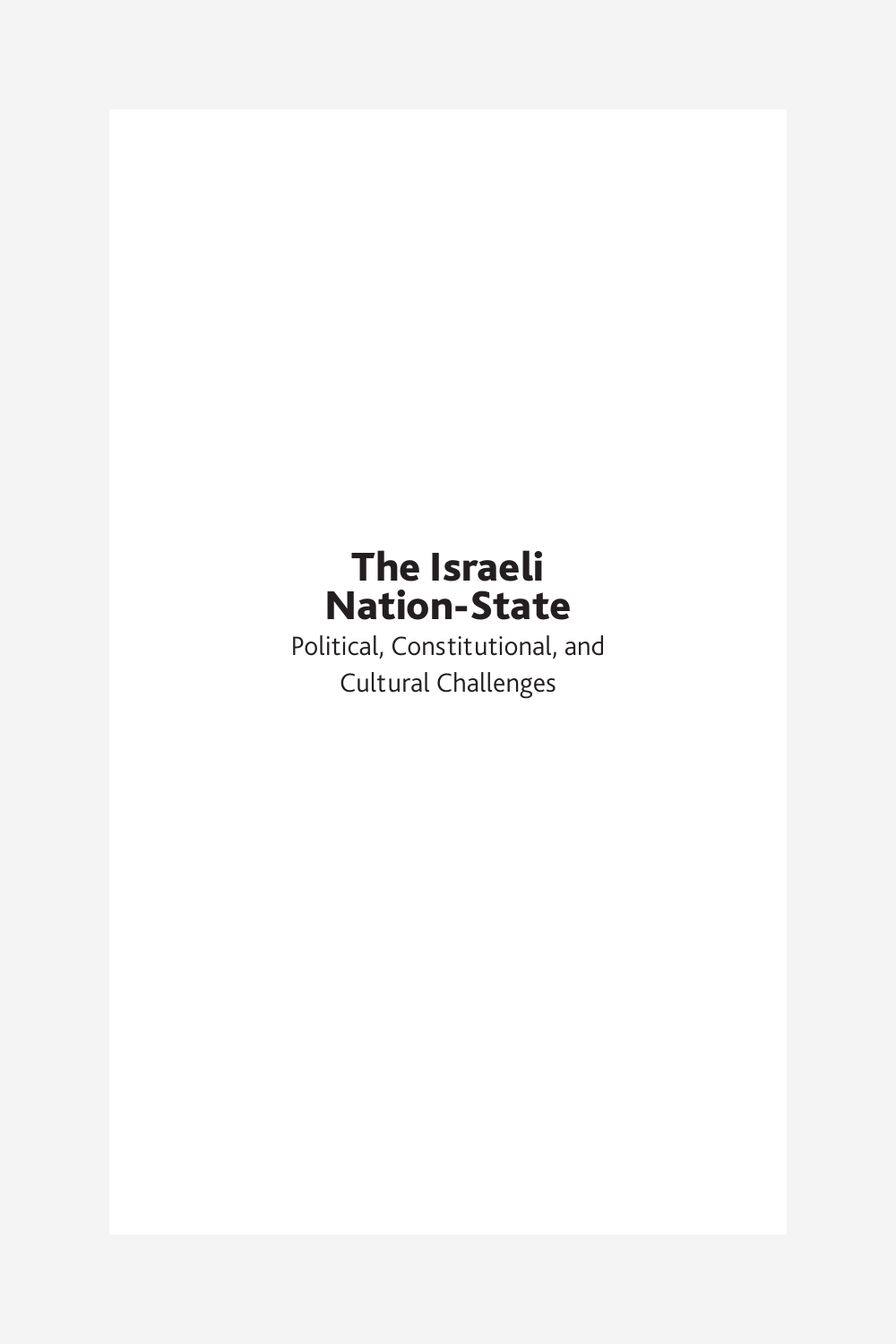#### Israel: Society, Culture, and History

#### **Series Editor:**

Yaacov Yadgar, Political Studies,—*Bar-Ilan University*

#### **Editorial Board:**

Alan Dowty, Political Science and Middle Eastern Studies,—*University of Notre Dame* Tamar Katriel, Communication Ethnography - University of Haifa Avi Sagi, Hermeneutics, Cultural Studies, and Philosophy - Bar-Ilan University Allan Silver, Sociology,—*Columbia University* Anthony D. Smith, Nationalism and Ethnicity,—*London School of Economics* Yael Zerubavel, Jewish Studies and History,—*Rutgers University*

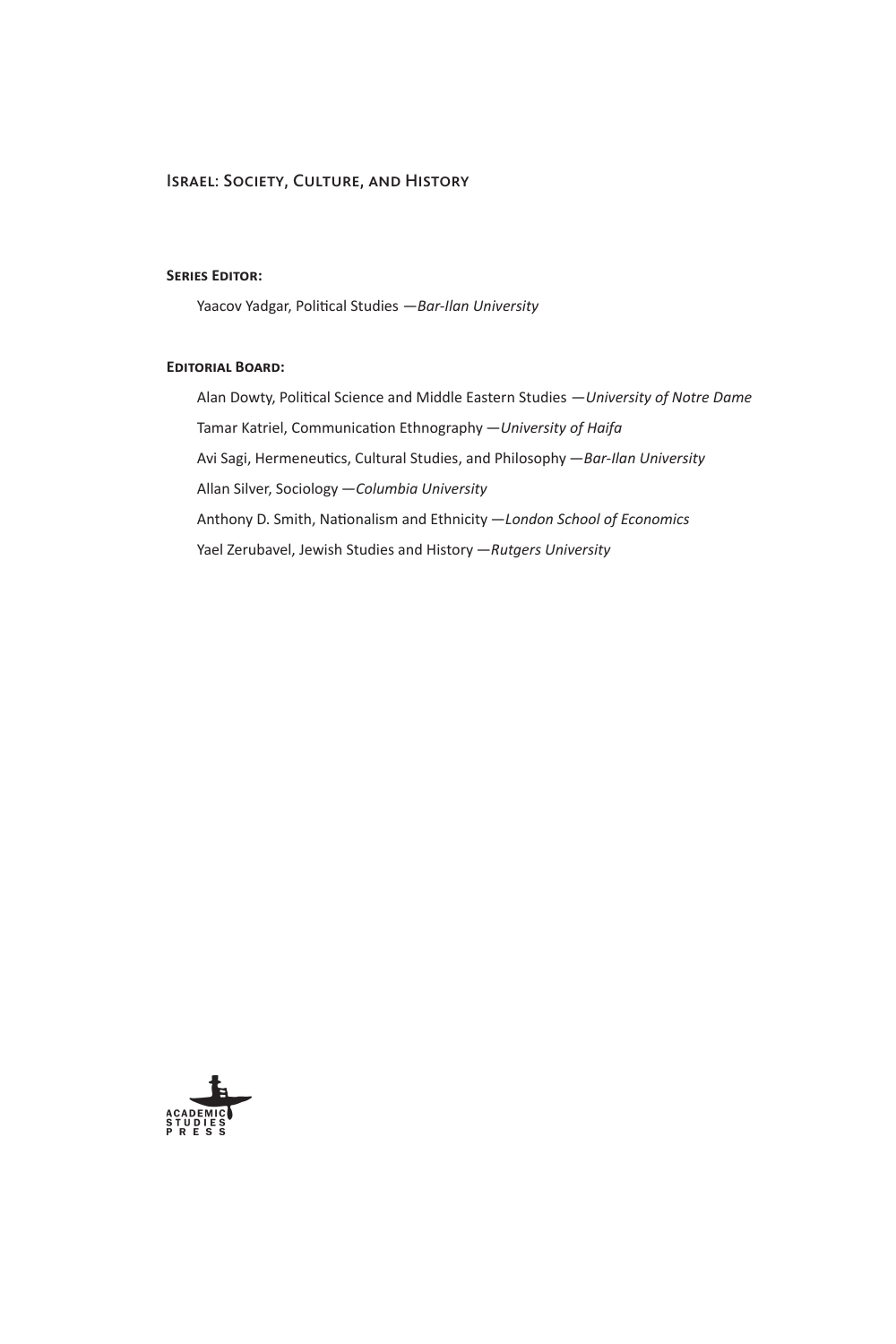# The Israeli Nation-State

Political, Constitutional, and Cultural Challenges

> edited by Fania Oz-Salzberger and Yedidia Z. Stern

> > Boston 2014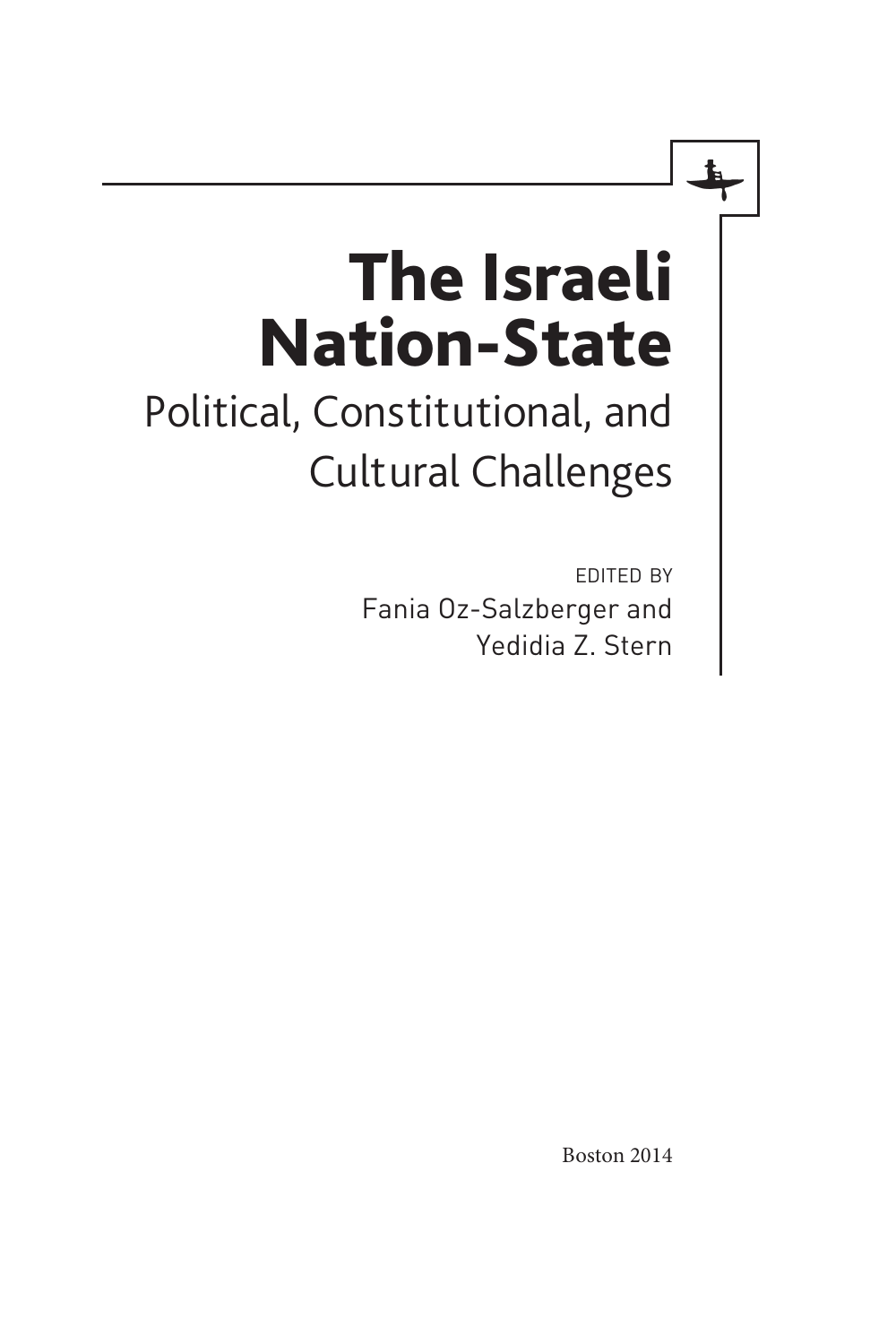Library of Congress Cataloging-in-Publication Data: A catalog record for this title is available from the Library of Congress.

Copyright © 2014 Academic Studies Press All rights reserved

ISBN 978-1-618113-89-4 (hardback) ISBN 978-1-618113-90-0 (paperback) ISBN 978-1-618113-92-4 (electronic)

Book design by Ivan Grave

Published by Academic Studies Press in 2014 28 Montfern Avenue Brighton, MA 02135, USA press@academicstudiespress.com www.academicstudiespress.com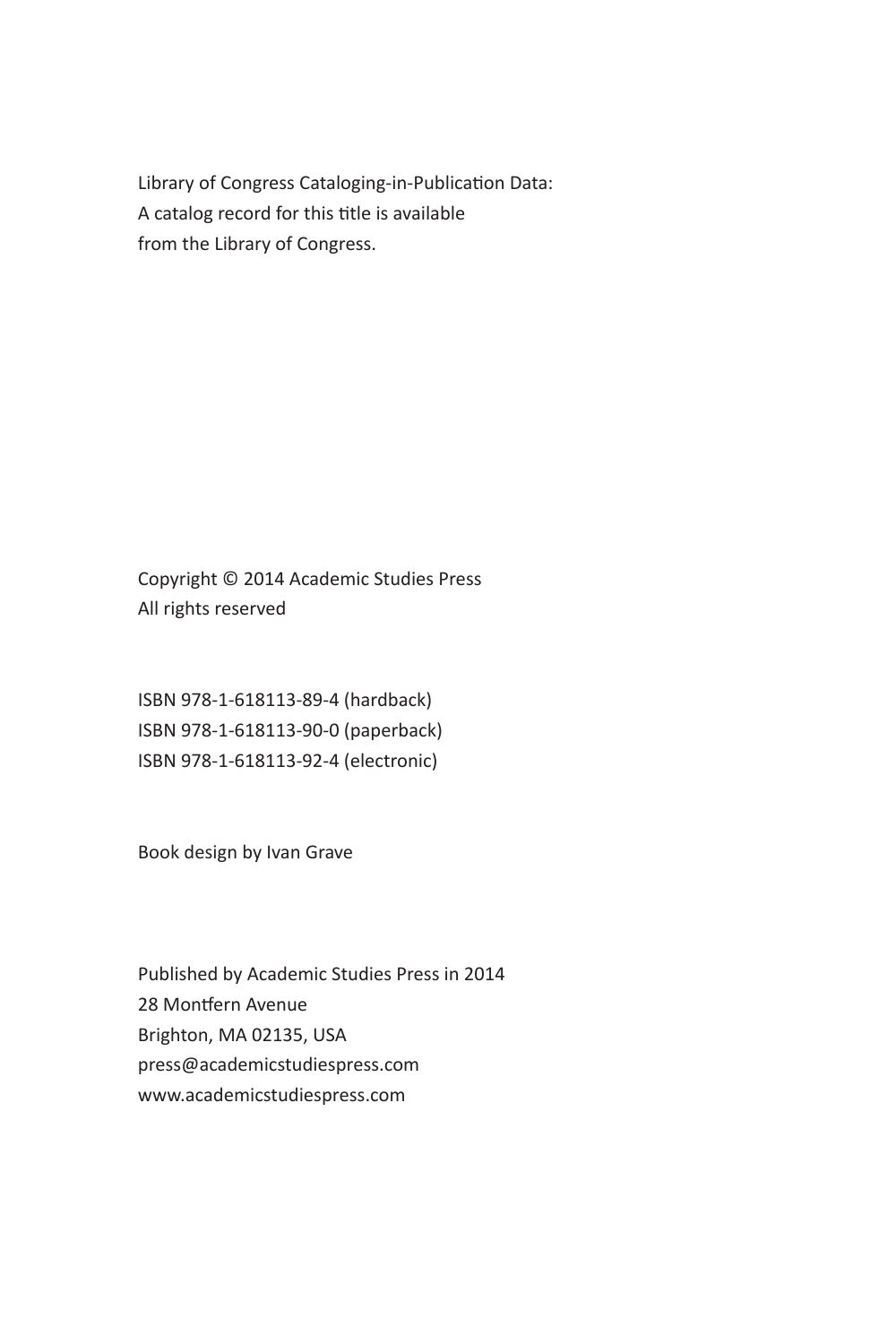This volume of essays follows a series of international conferences convened in 2010–2012 under the auspices of the Leon Liberman Chair in Modern Israel Studies at the Australian Centre for Jewish Civilisation, Monash University. The editors are grateful to Monash University, to the Posen Research Forum at the Faculty of Law, University of Haifa, and above all to Lee Liberman, for their generous support of this project at various stages.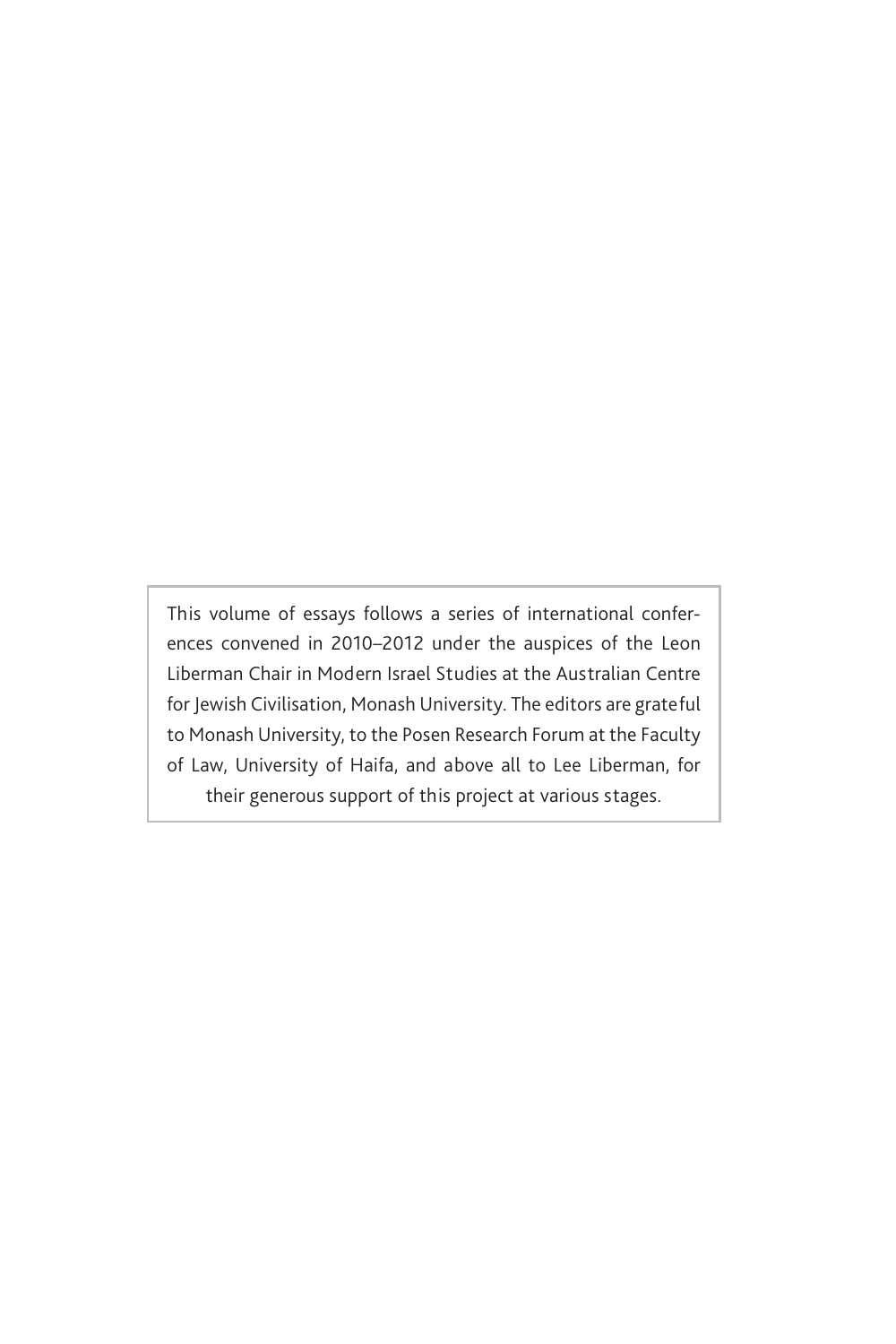# **Contents**

| Contributors                                                  | ix   |
|---------------------------------------------------------------|------|
| Acknowledgments                                               | xiii |
| <b>Introductory Remarks</b>                                   | 1    |
| Fania Oz-Salzberger and Yedidia Z. Stern                      |      |
| I. Revisiting the Basics                                      |      |
| 1. The State of Israel and National Identity                  | 8    |
| Yedidia Z. Stern                                              |      |
| 2. What is Zionism?                                           | 39   |
| Gadi Taub                                                     |      |
| II. Historical and Philosophical Contexts                     |      |
| 3. Democratic First, Jewish Second: A Rationale               | 66   |
| Fania Oz-Salzberger                                           |      |
| 4. Cosmopolitanism versus Normative Difference:               |      |
| From Habermas to Levinas-Is Israel an Exception?              | 78   |
| Shira Wolosky                                                 |      |
| 5. The Holocaust as the Zionist and Anti-Zionist              |      |
| Narrative of the State of Israel                              | 106  |
| Anita Shapira                                                 |      |
| <b>III. State and Nation</b>                                  |      |
| 6. The Constitutional Signficance of the Jewishness of Israel | 118  |
| Ariel L. Bendor                                               |      |
| 7. Reflections on the Meaning and Justification of "Jewish"   |      |
| in the Expression "A Jewish and Democratic State"             | 135  |
| <b>Ruth Gavison</b>                                           |      |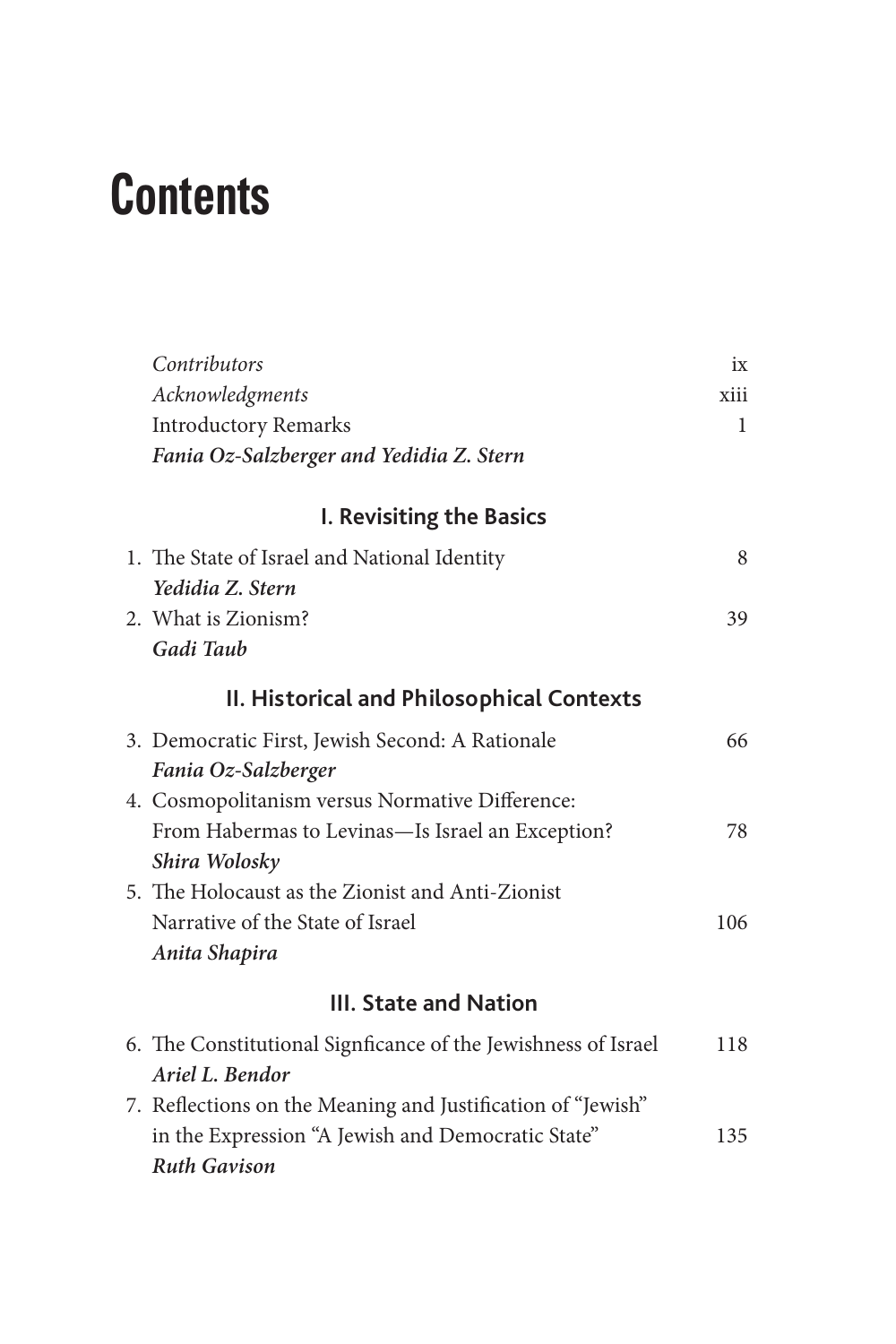viii | Contents

| 8. Israel as a Nation-State in Supreme Court Rulings      | 164 |
|-----------------------------------------------------------|-----|
| Aviad Bakshi and Gideon Sapir                             |     |
| 9. A Jewish Majority as the Leading Criterion for Shaping |     |
| Immigration Policy to Israel                              | 191 |
| Yaffa Zilbershats                                         |     |

# **IV. State and Religions**

| 10. Religion and State: A Critical Analysis of Meanings in    |     |
|---------------------------------------------------------------|-----|
| <b>Public Discourse</b>                                       | 210 |
| Avi Sagi                                                      |     |
| 11. The Right to the Land: From Moral Justifications to       |     |
| Religious Justifications and Back Again                       | 243 |
| Daniel Statman                                                |     |
| 12. The Liberal/Multicultural Nature of the Religious         |     |
| Accommodations for the Palestinian-Arab Minority in           |     |
| Israel: A Curse or a Blessing?                                | 265 |
| Michael M. Karayanni                                          |     |
|                                                               |     |
| V. Society, Culture, and Demography                           |     |
| 13. Is Israeli Society Disintegrating? Doomsday Prophecies    |     |
| and Facts on the Ground                                       | 292 |
| Alexander Yakobson                                            |     |
| 14. The Palestinian Israelis' Attempt to Challenge the Jewish |     |
| State in Education: A Citizenship Act or a Radical Shift?     | 317 |
| Ayman K. Agbaria                                              |     |
| 15. The Future of Nationhood in Israel                        | 342 |
| David Passig                                                  |     |

*Index* 364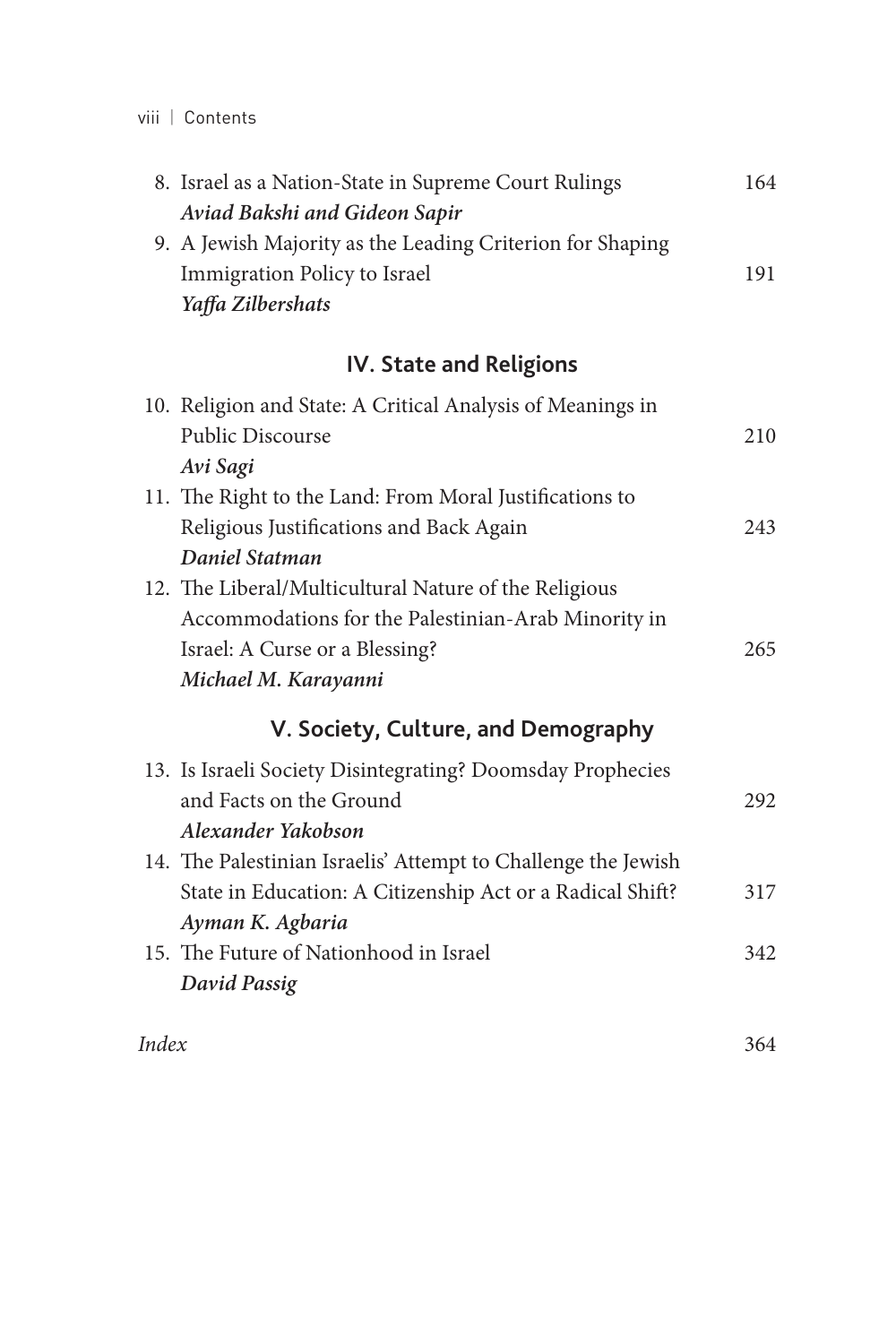# **Israel as a Nation-State in Supreme Court Rulings**

# **INTRODUCTION**

The State of Israel is a Jewish nation-state. This was determined by the United Nations Partition Plan as well as by the Declaration of Independence and by two Basic Laws dealing with human rights. The national identification of Israel is anchored also in a great deal of legislation as well as in practices common in many fields.<sup>1</sup>

In this chapter, we shall describe the attitude of the Supreme Court over the past twenty years toward various components of national identity rooted in Israeli law. We examine rulings on the right of return; review rulings on political participation; examine the rendering of the court over the question of the status of the Hebrew language, and deal with its attitude toward allotting land for Jewish settlement and its approach to the provision of economic incentives for such settlement; describe rulings concerning the institutions of the Jewish people; and, finally, examine decisions regarding the naturalization of non-Jews. From the review, a judicial approach is depicted that erodes many of the components of national identity that were customary in Israel before the intervention of the court. The purpose of this chapter is positivist and not normative, we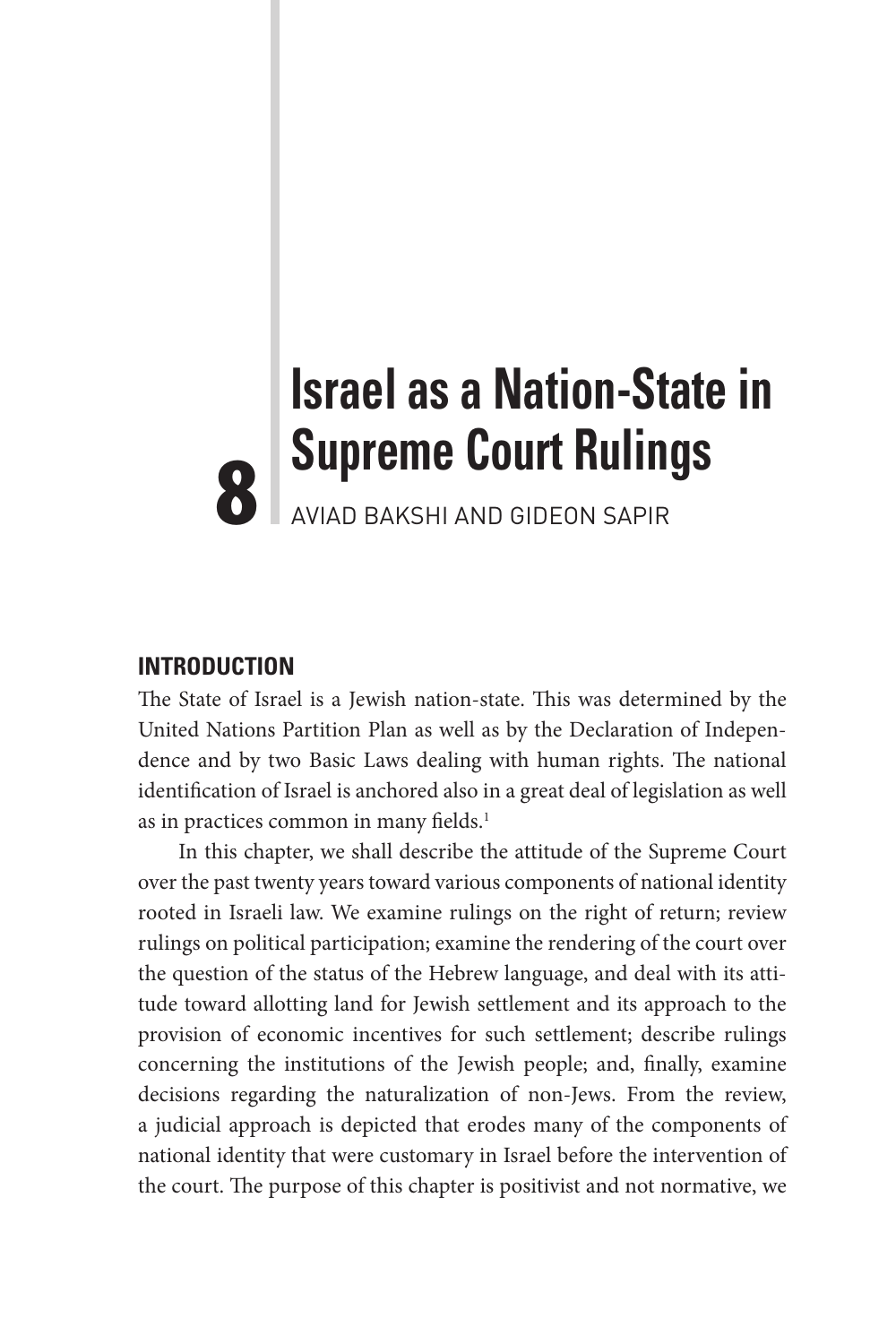shall thus suffice with a description of the court's activity on this issue without evaluating it.

# **RETURN**

The Law of Return grants almost every Jew the right to immigrate to Israel and become its citizen.This policy has parallels in other nation-states, but there is no precedent in the world of such a sweeping right as that awarded by the Law of Return.<sup>2</sup>

Many times, the Supreme Court has stressed the importance of the law as reflecting the national identity of Israel. Yet, despite its generally sympathetic approach, on two issues of secondary importance the court ruled in a manner that somewhat reduces this right. The first matter relates to the status of Jews' spouses, who, according to the Law of Return, are also eligible to become citizens of the country. The court determined, in contradiction of the plain language of the Law of Return, that the right to naturalization in Israel will not apply to spouses of Jews, if the Jews are Israeli citizens, with the explanation that granting it would discriminate between Jewish and non-Jewish citizens, in the sense that the former could provide their spouses with automatic citizenship, by virtue of the Law of Return, while the latter would be forced to suffice with conditional arrangements for naturalization that are determined in the Citizenship Law.<sup>3</sup>

The second issue concerns a qualification determined in Section 2(B)(3) of the Law of Return, according to which the right to return is denied to a person with a criminal past who is liable to be a danger to the public welfare. In the first three decades of the state, this paragraph was used only in extremely exceptional cases, with regard to people deeply involved in organized crime who wanted to exploit the country for the continuation of their criminal activity. From the close of the 1990s, the section was applied also to those who have committed serious crimes against persons, as well as to persons whose criminal experience accumulated after they arrived in Israel but before they requested Israeli citizenship.In recent years there have been signs of an additional expansion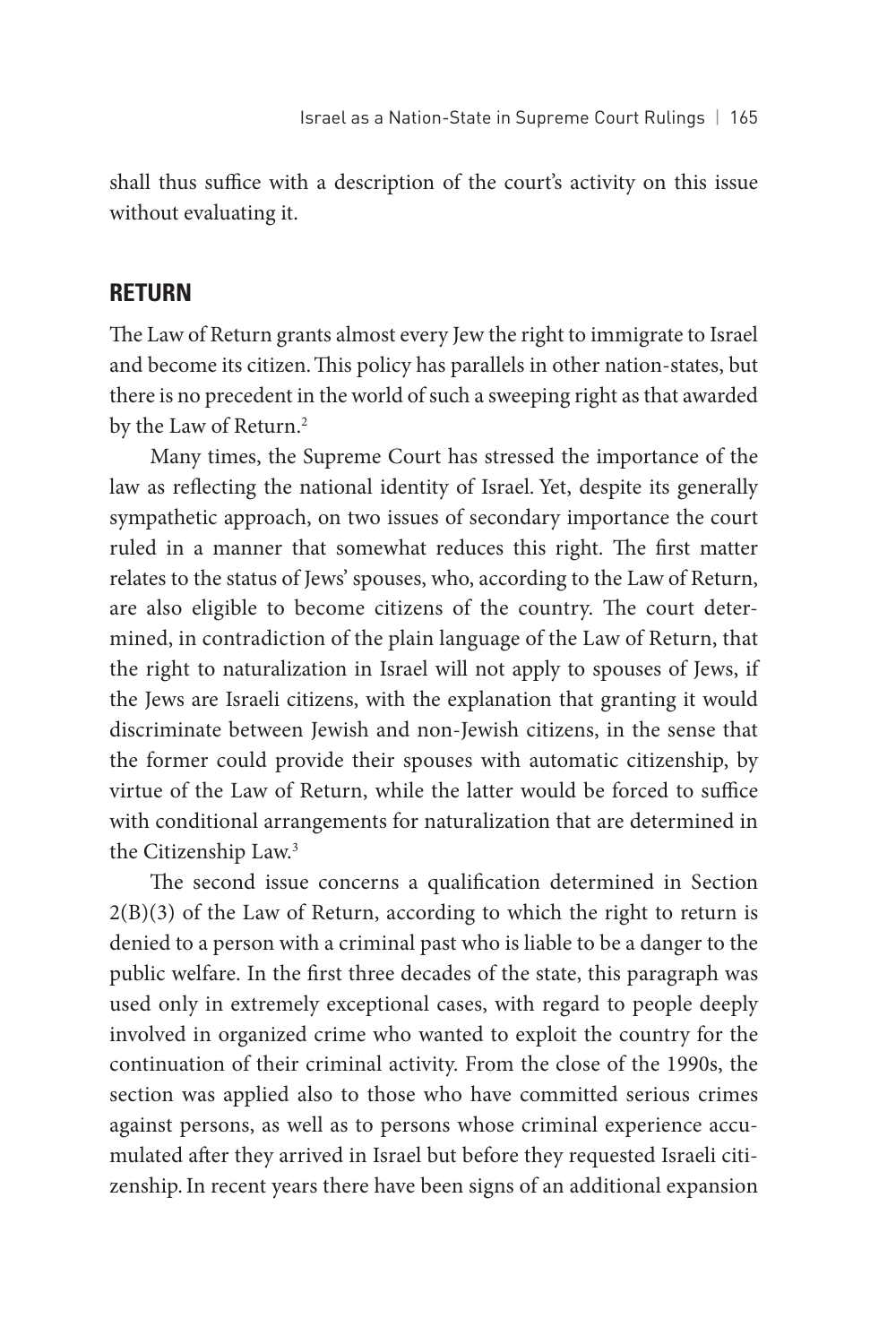in the application of the section. The court considers minor offences such as crimes against property or street fighting—in which the person requesting the Right of Return was involved, as sufficient reason for denying this right.<sup>4</sup>

Thus, one must distinguish between the core of the Right of Return which concerns a critical mass of millions of immigrants—which the Court does protect, and two secondary issues—criminals' Right to Return and for the spouses of Jews who are Israeli citizens—in which the court in recent years has weakened the weight of the national consideration.

# **POLITICAL PARTICIPATION**

In 1965, for the first time, a slate was disqualified from running in the Knesset elections, on the basis of its outlook. The Central Elections Committee invalidated the "Socialist List," whose main aims were to "achieve equality for the Arab nation and the granting of all opportunities to the Arab nation, even on Israeli territory, to express solidarity and partnership with the national liberation waves in the Middle Eastern arena to the same extent that the Jewish nation in this country demanded and obtained this right for itself, and all of this for the benefit of the state."5

The Supreme Court rejected the petition of the Socialist List against the decision to disqualify it. Court President Agranat and Justice Zussman determined, in the majority opinion, that even though at that time Israel did not have legislation enabling the disqualification of political parties for their ideological basis, it was possible to invalidate a slate interested in harming the very existence of the country or its character as the state of the Jewish people, even with such legislation lacking.

In 1984, toward the elections for the Eleventh Knesset, the Central Elections Committee decided to disqualify the "Progressive List for Peace," with the rationale that it wished to negate the Jewish identity of the state. The decision was overturned by the Supreme Court,<sup>6</sup> which determined that in the abscence of proper legislation it was permissible to disqualify only a list seeking to lead to the destruction of the state and to endanger the lives of its inhabitants, as distinct from a list that wishes to cancel the national character of the state by peaceful means.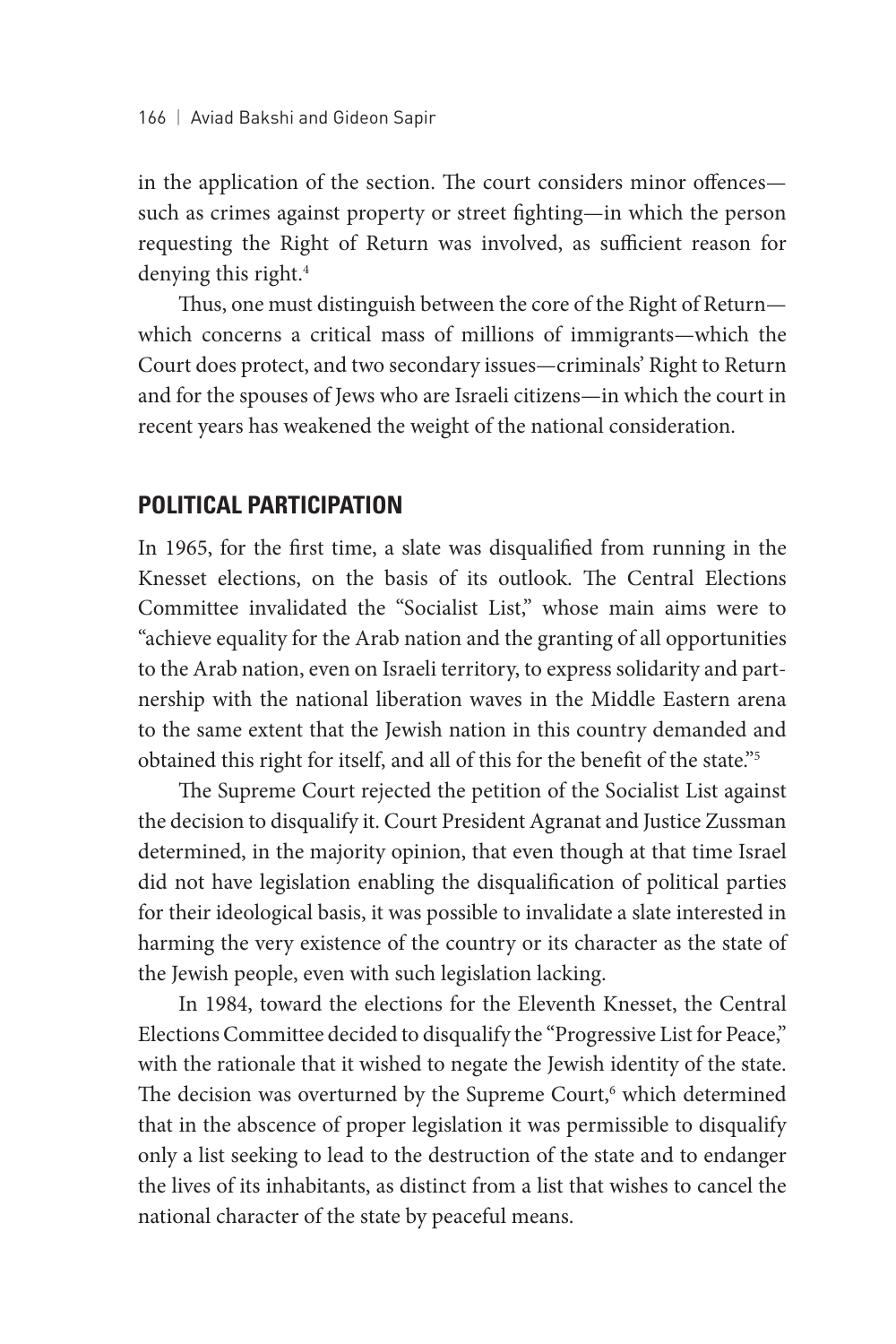As a result of the court's decision, the Knesset amended the Basic Law: The Knesset and added to it Section 7a. The relevant part of the section, as formulated then, determined that "a list of candidates will not participate in elections to the Knesset if its aims or actions, expressly or by implication . . . deny the existence of the State of Israel as the state of the Jewish people."7 Yet, from the time this reason for disqualification was accepted to today, the court has barred every attempt to make use of it.

In the first elections held after the aforementioned amendment, in 1988, a request was submitted to the Central Elections Committee to disqualify the "Progressive List for Peace," arguing that it denies the existence of the Israel as the state of the Jewish people. The petition was rejected, as was an appeal on the decision made to the High Court of Justice.<sup>8</sup> The court applied the most stringent evidentiary tests and determined that these had not been met, even though it had been presented with explicit statements by the list's candidates that denied the Jewish character of the state.

In 1992, the Parties Law was passed in the Knesset.<sup>9</sup> Section 5 of the law set the tests for Section 7a of the Basic Law: The Knesset as the threshold for registration of a party. From then on, denying the Jewish nature of the state has prevented parties not only from running in the Knesset elections, but even registering (which is a prerequisite for the possibility for presenting a slate of candidates).

In 1996, an appeal was submitted, on the basis of section 5, against the decision of the Registrar of Parties to authorize the registration of the Arab Party for Change, lead by Ahmad Tibi.<sup>10</sup> The petition was rejected, but during the course of the discussion, the court dealt with a number of important questions relating to the cause for disqualification by virtue of denying the existence of the State of Israel as the state of the Jewish people. It was determined that support for the right of Palestinian return is not considered a call for a change in the Jewish nature of Israel. The panel of justices was divided over the question of whether calling for Israel to become "a state of all its citizens" contradicted its being a Jewish state. Justice Heshin thought there was no contradiction, since the meaning of the call is that one must treat all citizens of the country equally. In contrast, Justice Tal felt that one may assume that whoever supports turning the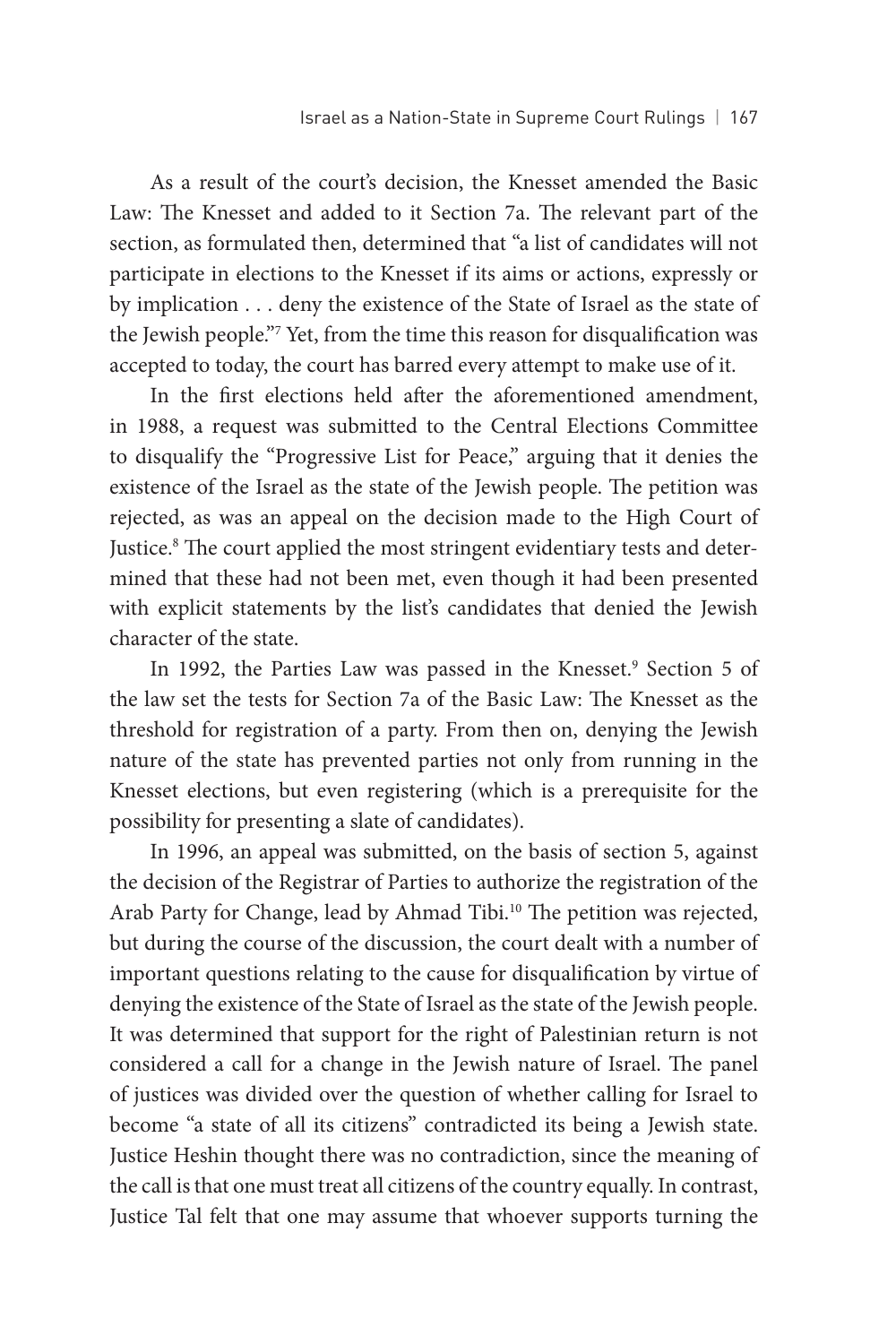country into "a state of all its citizens" intends thereby to negate its Jewish character.

Toward the elections to the Fifteenth Knesset, a petition was submitted to disqualify the Balad list. The petition relied upon the positions of the list's leader, Azmi Bishara, who had been quoted in a newspaper interview as saying that in his opinion the Jewish public had no right to self-determination. The Elections Committee rejected the petition and the court denied the appeal. The court determined that in his statements, "MK Bishara had come dangerously close to the border that should not be crossed."11 Yet, it decided that it could not disqualify the list, owing to other things that Bishara had told the Elections Committee, on the basis of which doubts had been raised that the evidentiary requirements necessary for disqualifying a party had not been met.

In 2002, an amendment was made to Section 7a of the Basic Law: The Knesset, that determined *inter alia* a possibility for personal disqualification of a candidate, when the candidate's actions comprise one of the reasons for disqualification, even without invalidating the list of which the candidate is a member. Another addition was a cause for disqualification of a candidate or list that supports armed struggle against the State of Israel. After the amending of the Basic Law, a number of petitions for disqualification were submitted against lists and individuals for the elections to the Sixteenth Knesset, for the various reasons determined by the law. The Elections Committee decided by a small majority to disqualify the candidacy of MK Tibi for the reason of his support for an armed struggle against Israel, and the Balad list and MK Bishara, who headed that list, by reason of supporting armed struggle and denying the existence of the state as a Jewish state. The Supreme Court invalidated these decisions.12

In his ruling, President Barak discussed the meaning of the reason for disqualification owing to denial of the existence of the state as a Jewish state. Barak clarified that this also applies to the desire to harm the Jewish identity of the state, and not only to the wish to harm its security or its existence. Barak further asked, "What are . . . the 'core' characteristics shaping the minimum definition of the State of Israel as a Jewish state," whose negation would be considered denying the Jewish identity of the state? He determined that at the center of these characteristics "stands the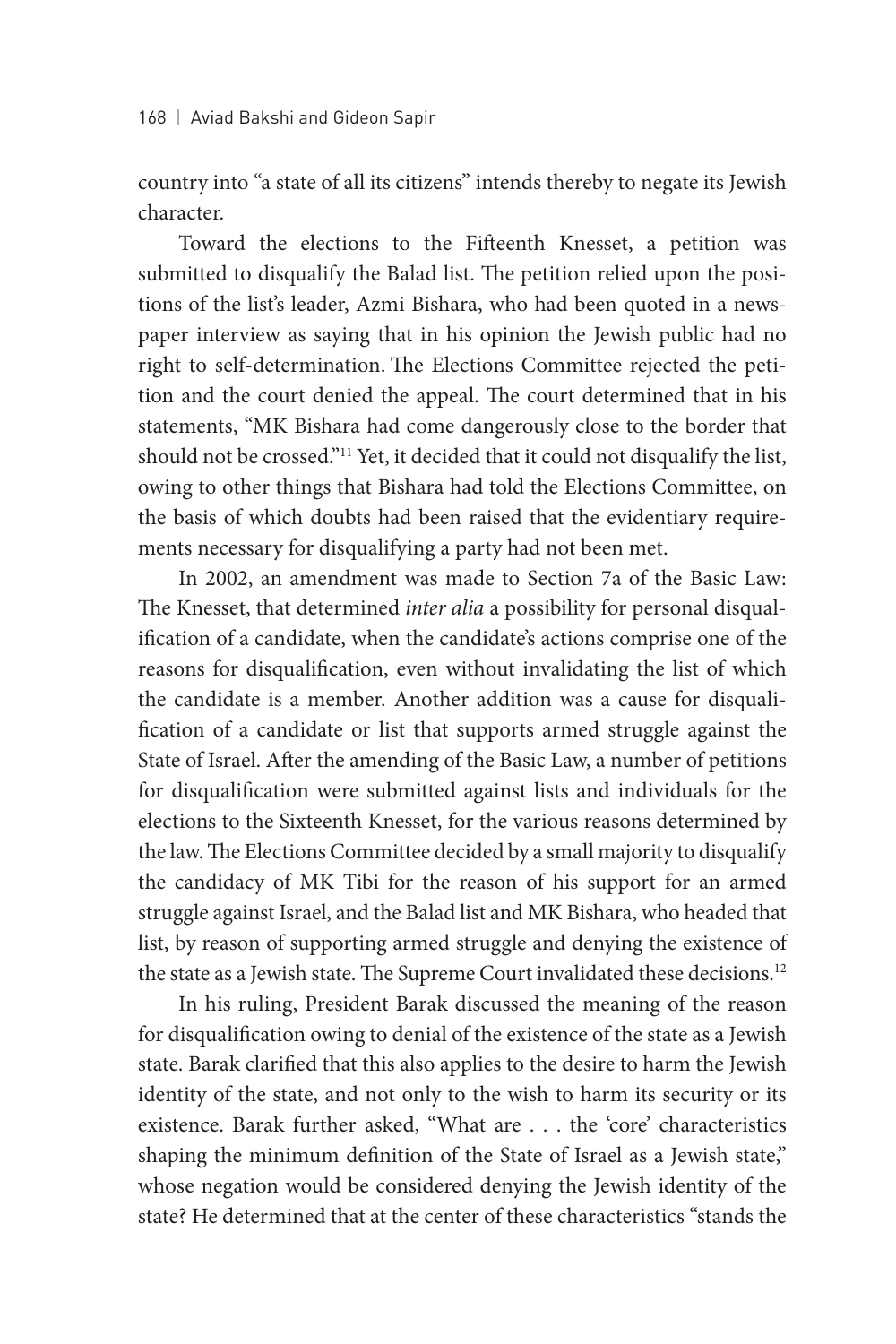right of every Jew to immigrate to the State of Israel, where the Jews will constitute a majority; Hebrew is the official and principal language of the State and most of its fests and symbols reflect the national revival of the Jewish people; the heritage of the Jewish people is a central component in its religious and cultural legacy."13

From the above quote, one could deduce that in the *Tibi* case Justice Barak halted *de jure* the trend to limit Section 7a. Yet, *de facto*, the court refrained yet again from effecting Section 7a, while applying strict evidentiary tests and determining that the factual data presented did not meet these tests.

In 2009, on the eve of the elections for the Eighteenth Knesset, the Central Elections Committee discussed a petition to disqualify the Balad slate, based both on the reason of denying the Jewish identity of the state as well as supporting terrorist organizations.

The petition was based on a collection of statements by the Balad leaders against the Jewish state; on their support for the previous leader of their movement, Azmi Bishara, who had fled the country after being suspected of espionage and aiding the enemy in time of war; and for utterances on the right to a violent struggle by terrorist organizations against the State of Israel. The petition was likewise based on parts of Balad's platform, which supported a state "of all its citizens" and the repeal of the Law of Return. In its response to the petition, Balad denied its endorsement of an armed struggle by terrorist organizations, but did admit wholeheartedly that it opposed the definition of Israel as a Jewish state. It did not deny the Jewish right to self-determination in the State of Israel, but argued that it should be limited to a sub-state level within the framework of a neutral state that allows equal self-determination to different national groups.<sup>14</sup>

The Elections Committee decided to disqualify the list by the most sweeping majority in the history of such decisions: twenty-four members voted to support the disqualification and only three against. Balad appealed to the Supreme Court, which reversed the decision by a vote of eight justices to one.<sup>15</sup>

A central place in the discussion was devoted to the term "a state of all its citizens." The declaration submitted by the party chairman to the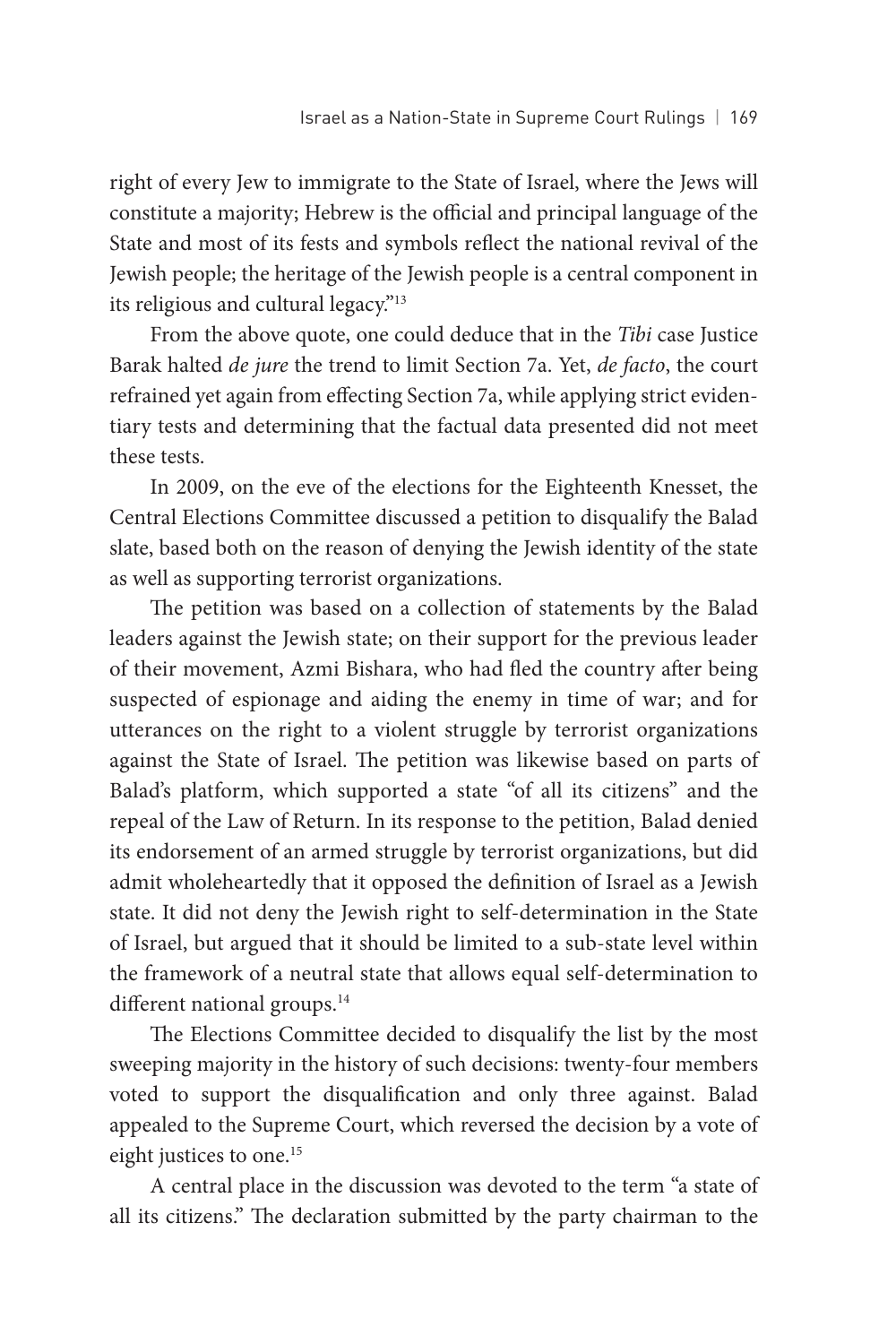Central Elections Committee avowed that the "vision of a state of all its citizens is not a vision that refers solely to freedoms of the individual but sets out from the starting point according to which no single cultural or national group is superior to another and for this reason Balad supports the principle of complete equality among all groups and peoples."16 The Balad chairman stated that in line with this vision "not only Hebrew will be the official language. The symbols will not be only Jewish" and the same applied to the days of rest and the state holidays.

In the rendering on the *Tibi* case of 2003, President Barak determined that

If the purpose of Israel's being "a state of all its citizens" is intended to insure equality between the citizens within its own house, while recognizing the rights of the minority living within it, it does not constitute a denial of the existence of the State of Israel as a Jewish state. If, however, the purpose of Israel being "a state of all its citizens" is aimed at more than that, and it is seeking to harm through the rationale of the term [as] the basis of the establishment of the state, and thereby negate the character of the State of Israel as the country of the Jew people, then it does constitute a means for harming the minimal and core characteristics of the State of Israel as a Jewish state.17

Reading the Balad chairman's 2009 declaration in light of the decision of President Barak in 2003 must lead to the disqualification of the list, for Balad explicitly negates many of the "core and minimal" characteristics of the State of Israel as a Jewish state. The refusal of the majority justices to disqualify the Balad list must, therefore, be interpreted as a refusal by the Supreme Court to make use of the cause for disqualification through denial of the Jewish identity of the State of Israel. The question as to whether this refusal is justified and legitimate goes beyond the scope of this chapter. Important for our issue is only the fact that the Supreme Court's refusal to disqualify lists that negate the Jewish character of the state means the *de facto* annulment of a component of Israel's national identity, which is anchored in a Basic Law.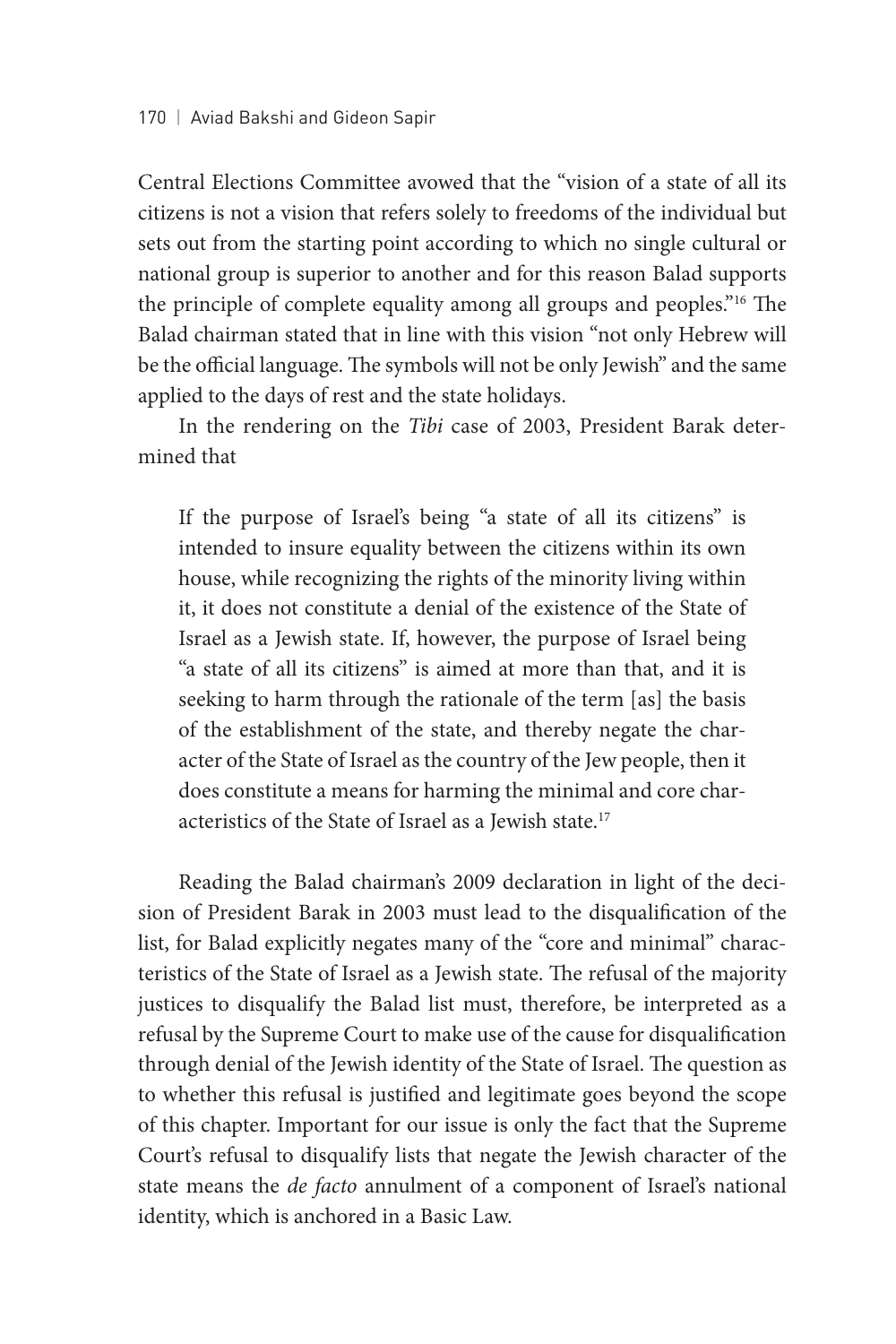# **LANGUAGES**

In contrast to the two previous areas reviewed, in which the Israeli legislature explicitly granted preferred status to the Jewish national components, the situation in the sphere of languages is not clear. Par. 82 of the "Palestine Order in Council" granted Hebrew, Arabic, and English equal standing as official languages. The Law and Administration Ordinance, enacted immediately after the establishment of the state, annulled the official status of the English language and declared the continuation of Mandatory law.18 Joining these two facts leads ostensibly to the conclusion that Israel has two official languages with equal status: Hebrew and Arabic. This conclusion is somewhat shaken when one considers various laws that grant exclusivity to the Hebrew language for main issues, a fact from which one may conclude that even though Par. 82 was not directly cancelled, later legislation weakened the official status of the Arabic language. Either way, this chapter focuses on the position of the court, so we will refrain from a detailed analysis of the legislative arrangement and suffice with a review of the court's rulings.

In the early years of the state, the court awarded Hebrew a clearly senior status. For example, in a petition submitted to the High Court of Justice in 1955, a Jewish petitioner, a resident of a Jewish neighborhood in Jerusalem, argued for an exemption from the municipal fee for the construction of infrastructure for sewage, owing to the fact that the municipality had not fulfilled its obligation, as determined by a Mandatory bylaw, to publish an announcement about the obligation to pay the fee in the Arabic language as well. Judge Zilberg rejected the petition. The court examined a thesis according to which the establishment of the State of Israel (as a Jewish state) led to an evident cancellation of the official status of Arabic, leaving Hebrew as the single official language. However, eventually the court based its judgment on a different view, according to which only someone who understands no language other than Arabic is eligible to raise arguments against the authorities refraining from making use of it, a situation that did not exist under the circumstances discussed in the petition. Rulings from the 1960s and the 1970s again anchored the concept according to which Arabic does not enjoy equal status with Hebrew, and the possibility to receive remedy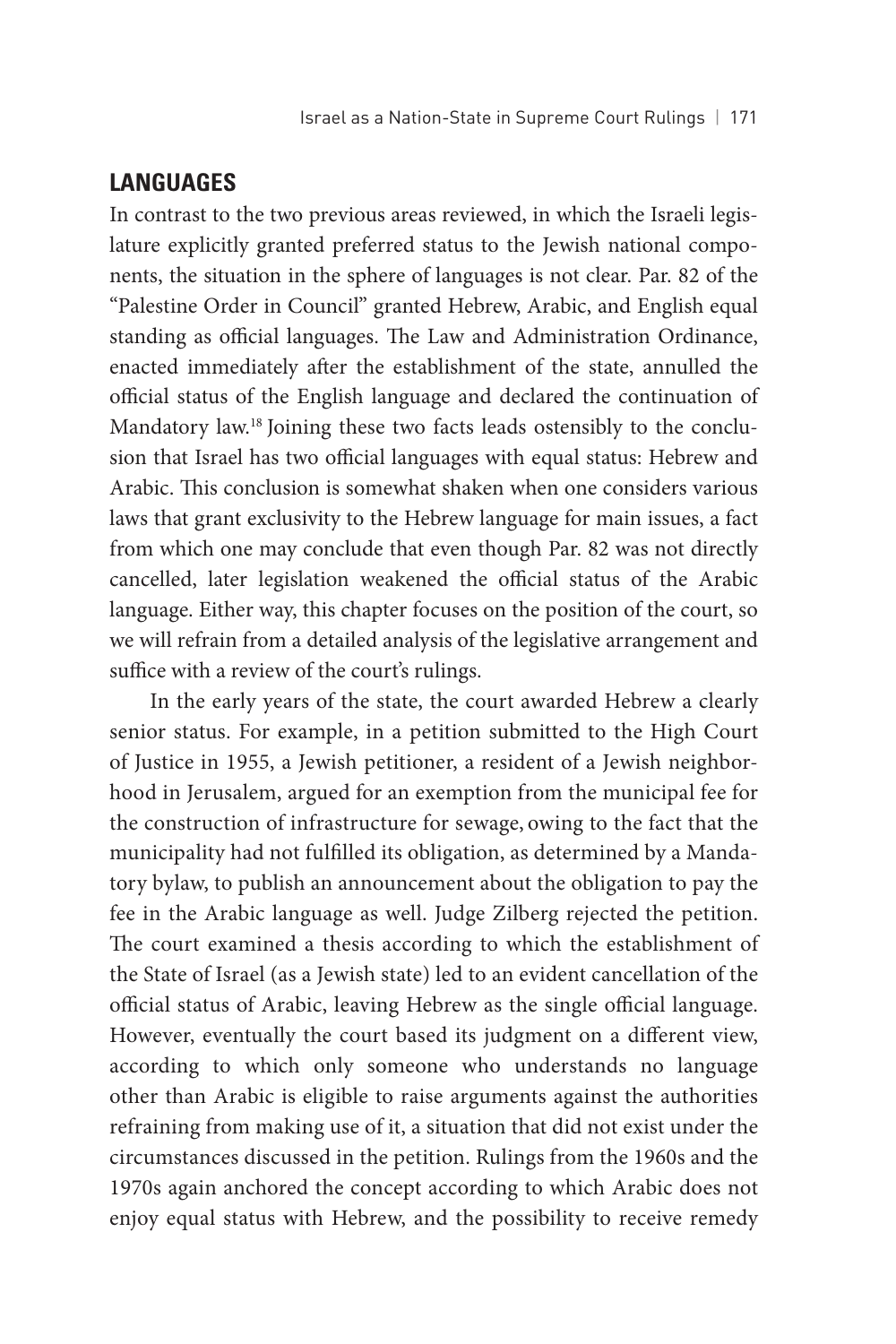for breach of duty to publish in Arabic is conditional upon proving that this violation actually prevents the citizen from having access to information $19$ 

From the beginning of the 1990s, the trend changed and in a series of rulings the Court eroded the status of Hebrew. We shall now describe in brief a number of milestones indicating this trend.

The *Kastenbaum* case dealt with a stipulation in a contract—made between relatives of a deceased person and the Hevra Kadisha—that forbade the use of Latin letters on a tombstone.<sup>20</sup> During the proceedings the judges addressed, *inter alia*, the question of the status of the Hebrew language. Deputy President Elon and Justice Barak agreed that the Hebrew language enjoys special status in Israel as a national value, yet they were divided as to the bottom line. Elon felt, in a minority opinion, that the value of Hebrew overrode the rights of the deceased and her relatives, so he authorized the paragraph on exclusivity. Barak held, in the majority opinion, that the rights of the individual overrode the interest of protecting the status of Hebrew.

About a year and a half after the ruling in *Kastenbaum*, the court again had chance to deal with the same issue, in the *Re'em* case.<sup>21</sup> This time, the court invalidated a bylaw, passed by the municipality of Upper Nazareth, that determined that private posters published on city bulletin boards must devote at least two-thirds of their space to Hebrew.

Justice Barak determined that freedom of speech includes the right to choose the language in which expression will be carried out, and therefore the request to add a Hebrew caption is detrimental to this right. Opposite the *right* to freedom of speech, Barak set the *interest* in nurturing the Hebrew language as a national value, but he determined that on balance, the right takes precedent.<sup>22</sup>

A comparison between the two rulings informs us of the erosion in the status of Hebrew. In *Kastenbaum*, Justice Barak determined explicitly that if the matter under discussion was a requirement to include an epitaph in Hebrew in the tombstone—rather than an absolute prohibition against adding a foreign-language epitaph—he would have defended it. This was precisely the requirement treated in *Re'em*—a requirement to add a Hebrew phrase alongside an Arabic one—and Justice Barak still decided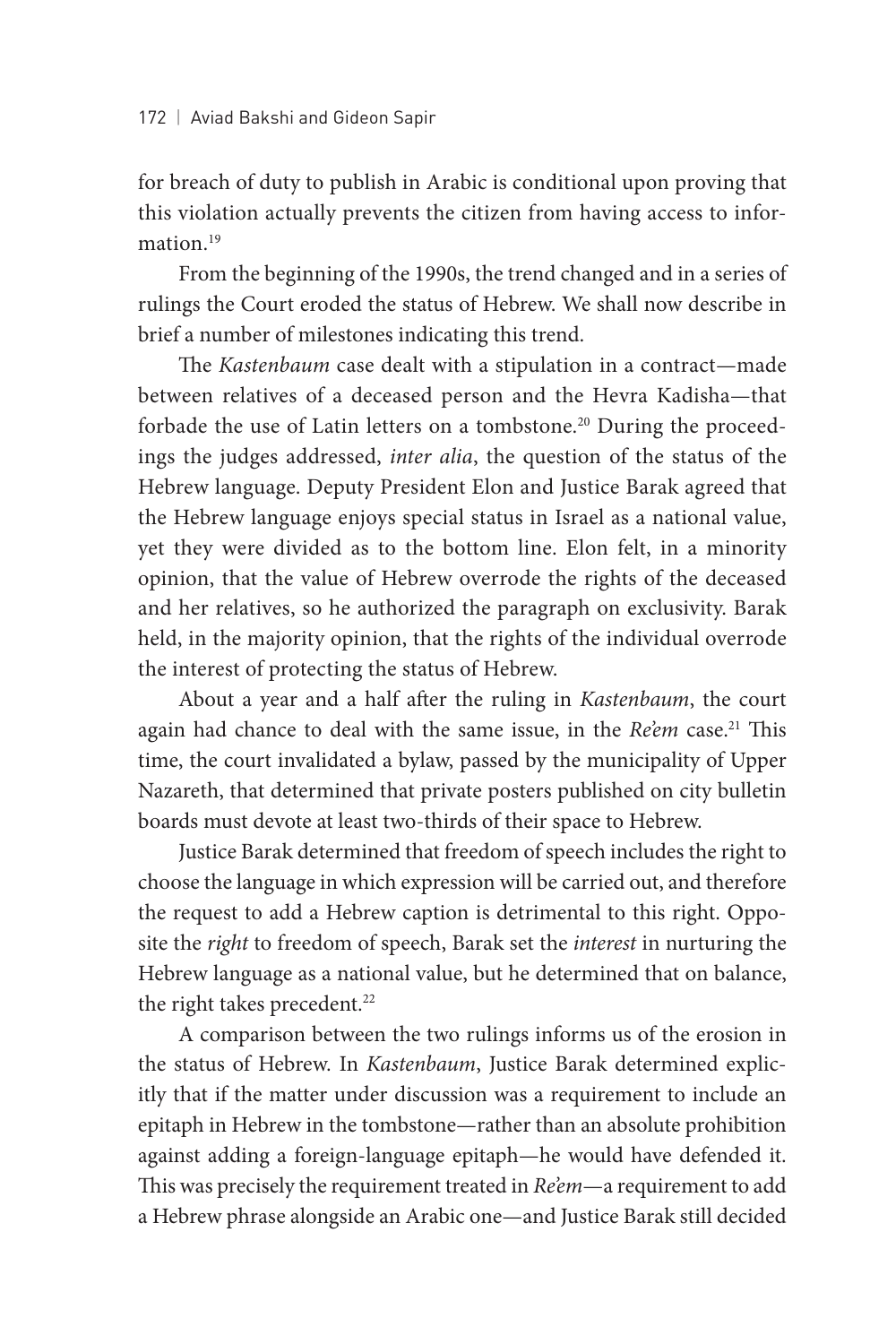to nullify the bylaw. Moreover, in *Kastenbaum*, the value of the Hebrew language was rejected owing to severe harm to human dignity, a right that the court considers extremely important. In contrast, in *Re'em*, the value of the Hebrew language was rejected in favor of freedom of commercial expression, a right that the Supreme Court considers as relatively slight.

# **The Language on the Paper Election Ballots**

The Knesset Elections Law requires the use of a Hebrew letter on the paper ballots in the general elections. A similar arrangement also applies in the elections to the Local Authorities.Towards the end of the 1990s, the court was requested to determine the outcome of elections in a certain local authority that were decided by one vote.<sup>23</sup> One paper ballot on which there was only a handwritten Arabic letter for a given ticket, without the addition of a Hebrew letter on it, had been counted in these elections. Justice Heshin determined, with the majority opinion, that the main purpose of the legislation is the realization of the voter's will, so one is required to respect the wish of the voter who expressed his opinion in the Arabic language. This ruling, too, erodes the senior status granted by the legislature to the Hebrew language.

# **The** *Adalah* **Case**

In this instance, $24$  a petition was discussed to obligate municipalities in which the Arab minority is 6 percent or more to have the street signs throughout the city also in Arabic. The responding cities agreed to include Arabic on street signs in the major thoroughfares and in the side streets in which the Arab population lives. The dispute, therefore, was limited to signs on side streets in areas in which Arab population does not reside. The court granted the petition by a majority opinion.

This petition came after a previous one, submitted against the Public Works Authority, in which the state had pledged to change all the signs directing traffic on intercity highways in Israel, with signage that included the Arabic language, a pledge that led to the petition's withdrawal. In the *Adalah* case, the court accepted as a given the state's previous voluntary pledge, without having recourse to the question of whether this agreement was required by law. The majority justices stated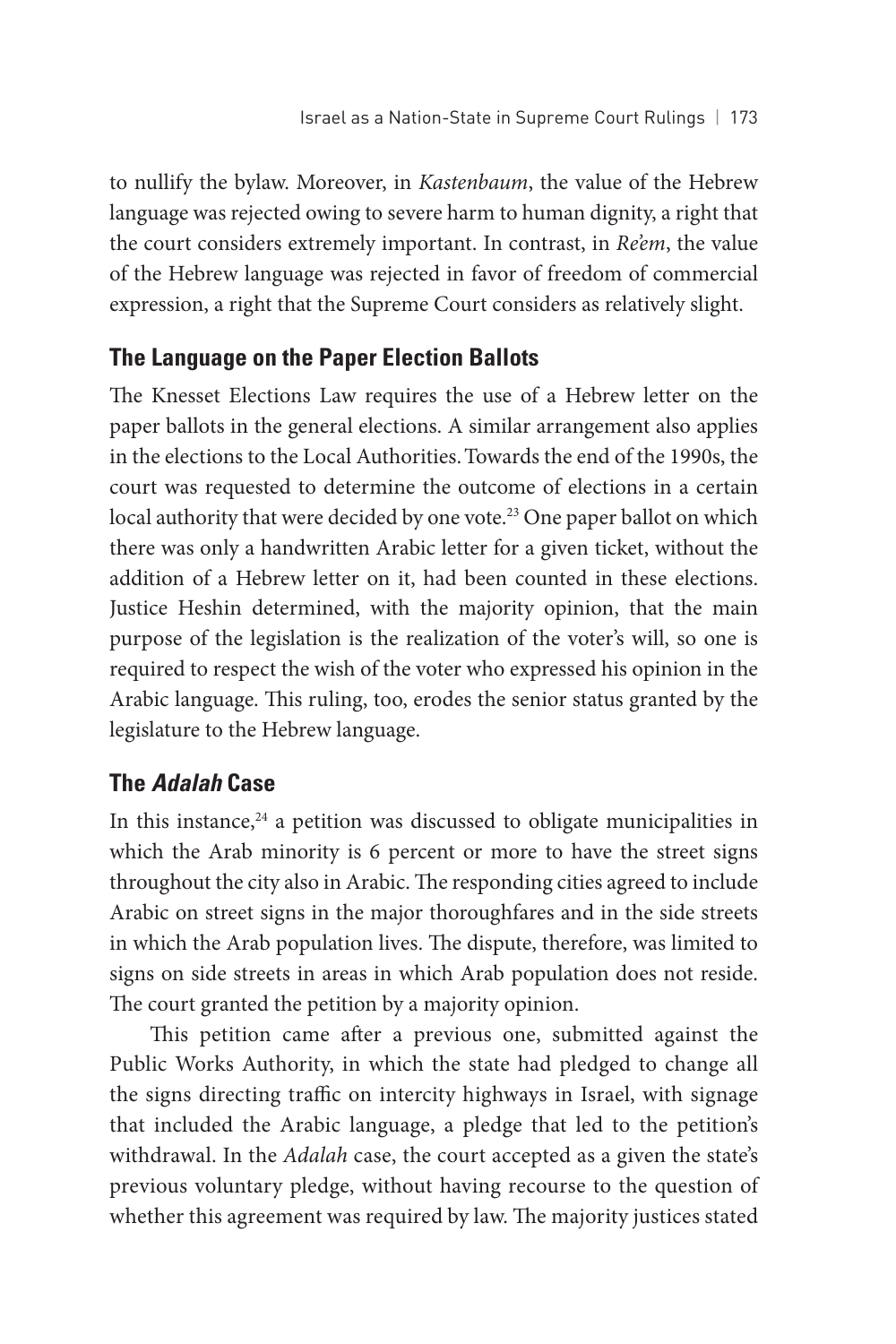that—given the state's consent to include an inscription in Arabic on intercity signage, despite the damage to the Jewish identity of the state involved in this decision—it was not justified in refusing similar inscriptions on city signs in which the damage to the state's Jewish identity was less severe.<sup>25</sup>

The minority justice, Mishael Heshin, thought that the petition should be rejected. Heshin explained that underpinning the petition was a request to acknowledge the right of the Arab minority to recognition of its right to culture. He argued that granting this new right was an issue to which the legislature should respond and not the court.

# **Use of Arabic in the Courts**

In 2002, the *Adalah* organization petitioned the High Court of Justice with a request to regularize the use of Arabic in proceedings before the courts in Israel. *Adalah* demanded, *inter alia*, that court proceedings could be conducted in Arabic.26 In the end, *Adalah* withdrew its petition at the advice of the court, while preserving its rights. However, the fact that the petition was withdrawn and that no order nisi was issued shows us that the court had reservations about this petition.

On the surface, this reservation is at loggerheads with the court's decision on the petition concerning municipal signage in mixed cities, where the court decided that the government must allow Arabic speakers maximum linguistic accessibility. This consideration is no less relevant in relation to court proceedings. The reservation also counters Par. 82 of the "Palestine Order in Council," which makes obligatory the use of the two official languages in "official notices." In the petition on municipal signage, the court raised doubts as to whether street signs are considered official notices. No such doubt arose about judicial proceedings, since Par. 82 determines explicitly that "The three languages may be used . . . in the Government offices and the Law Courts." One may perhaps ascribe the different atmosphere in this decision to the specific composition of the justices, absent from which was President Barak, who sat in judgment on all the renderings described above in which the court eroded the standing of the Hebrew language. It may also be that this is a classical instance of the "principal-agent problem," according to which the agent—in our case,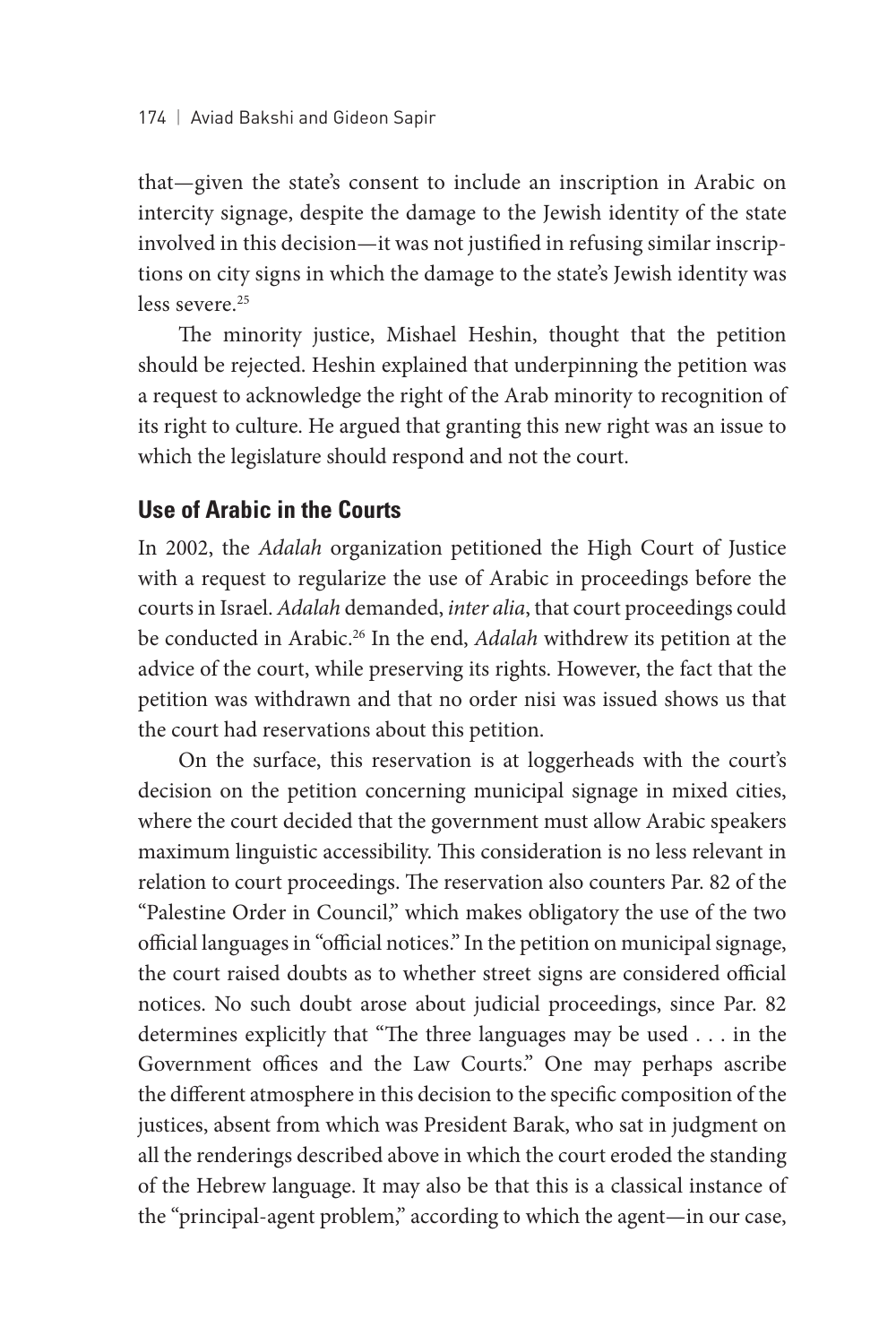the court—finds it difficult to reach the same results when the discussion concerns its own realm.

In summary, this description attests to the consistent trend of the Supreme Court to reinforce the status of Arabic in comparison to Hebrew, along with hesitation about taking the final step of granting official, equal status to Arabic.

# **SETTLEMENT**

The issue of land is an example of an area in which the court acted decisively against the long-standing policy of preference for the Jewish nation, while relinquishing what had been considered, at least in the past, a main component in the characterization of Israel as the Jewish nation-state.

The Jewish National Fund (JNF) served for decades as a main instrument in the activity of the Zionist movement for the establishment of the State of Israel.The Fifth Zionist Congress, convened in Basel in 1901, decided to establish the JNF. The JNF was a proprietary limited company and was registered in England in 1907. The JNF Corporate Charter determines that its main aim is to acquire land for the purpose of Jewish settlement in Israel.27 The Charter likewise instituted a prohibition against transferring the ownership of its lands. The JNF goals were realized to the letter. It purchased tracts in the Land of Israel, refrained from selling them, and leased them solely to Jews.

In its first thirty years, the State of Israel continued with a policy of land administration in the spirit of the JNF goals and allotted a great deal of land for settlement intended for Jews alone. On occasion, the state even expropriated land of Arab citizens for the purpose of founding settlements that were only for Jews. The state granted the JNF statutory status and even authorized it to expropriate land. The state and the JNF signed a pact declaring joint interests, and the administration of the JNF lands was transferred to the Israel Land Administration.28

The question as to whether the state was permitted to allot land solely for Jewish settlement was first placed on the Supreme Court's agenda only in 1978. A government company, which dealt with the restoration of the Jewish Quarter in the Old City of Jerusalem, turned to the public with a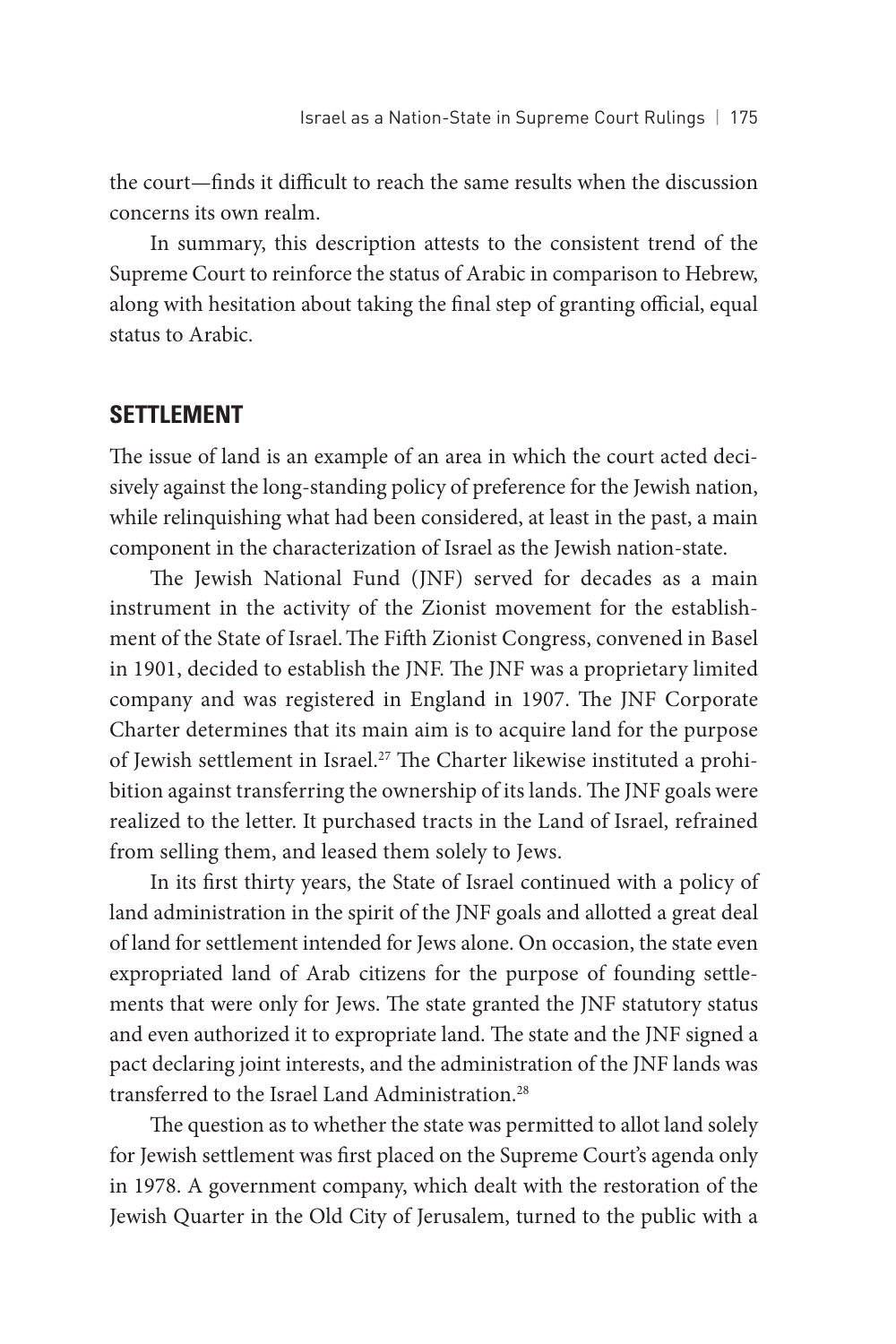proposal to purchase apartments that it had built. The appeal was directed toward an "Israeli citizen who lived in the country and had served in the IDF or had received an exemption from IDF service, or had served in one of the Hebrew organizations that pre-dated May 14, 1948, or was a new immigrant who was a resident of Israel."<sup>29</sup>

Muhamad Said Burqan, an Arab citizen of Jordan who was a permanent resident in Israel, asked to lease one of the apartments in that offer, and his request was denied owing to his not meeting the criteria that had been set. Although the offer did not explicitly state that an Arab was not eligible to lease an apartment in the Old City, Burqan insisted that the practical meaning of the criteria was exactly that. Burqan petitioned the High Court of Justice with the argument that the criterion that prevented him from purchasing an apartment was marred by prohibited discrimination, owing to nationality or religion.

The court rejected the petition unanimously, based on five arguments. Two of these were based upon the fact that the petitioner was not an Israeli citizen, and as such the state was permitted to discriminate against him in relation to an Israeli citizen. The third argument referred to the unique history of the Old City. The court explained that the "need to rehabilitate the Jewish Quarter of the Old City arose only after the Jordanian armies invaded it and drove out the Jews and stole their property and destroyed their houses. Naturally, this rehabilitation was meant to restore the glory of the Jewish Yishuv in the Old City, so that the Jews will again, as in the past, have their own quarter, alongside the Muslim, Christian, and Armenian Quarters." The fourth argument recognized the right of separate housing on the basis of nationality for members of all religions, including the members of the Jewish majority group. The fifth argument was based on the fact that the petitioner considered himself obliged to the commandments of Islam, which forbid him from selling land to Jews. The court decided that the petitioner had thereby lost his right to demand that the State of Israel refrain from discriminating against Muslims in allotting land.

A bit more than two decades later, the court again discussed this topic, but this time it adopted a different approach. The Kaadans, an Arab couple who were citizens of Israel, sought to lease a house in the town community of Katzir. Katzir was established on state land that had been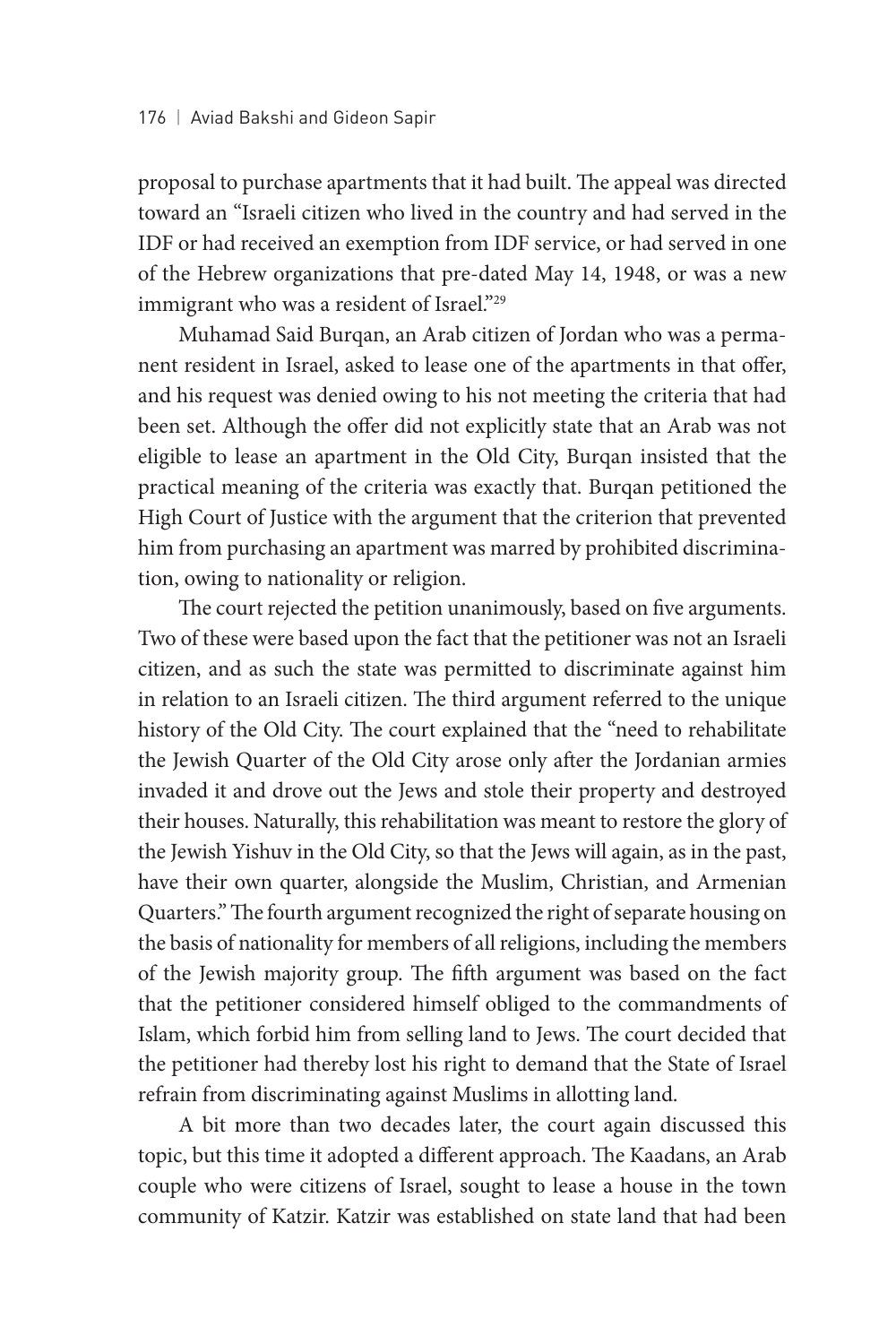allotted to the Jewish Agency, through a cooperative association whose aim was to establish a rural community settlement that would be based on organizing its members as a community, maintaining cooperation among its members. The request by the Kaadans was refused with the explanation that they did not meet the regulations of the cooperative association, which stipulated acceptance of a person to the association on his having "completed mandatory military service according to the Security Service Law 1959 [Consolidated Version] or exempted from mandatory service according to this law or that his military service was postponed according to this law."30 The Kaadan family petitioned the High Court of Justice, which granted the petition.

The heart of the decision was written by President Barak. Barak set on one side of the equation the principle of equality, which in his opinion supported the position of the Kaadan family, and examined whether there were any values that were likely to tilt the balance in favor of the respondents. First, Barak traced the specific goals standing at the basis of the legislation regularizing the activity of the Israel Land Administration and determined that the main goal of the relevant legislation was the preservation of the lands of Israel in the ownership of *the state*. Barak ignored the fact that at the foundation of the JNF policy lay another principle: namely, preservation of the land in the ownership of the Jewish *people.* This principle is stressed at the opening of the pact signed between the JNF and the State of Israel: "Since its founding over fifty years ago, the Jewish National Fund has worked to acquire lands in the Land of Israel and transfer them to the ownership of the [Jewish] people . . . The government of Israel and the Jewish National Fund have reached a decision . . . to support the Jewish National Fund in achieving its goal."31

Barak also mentioned in brief the interest in preventing the transfer of the ownership of the land to "undesirable elements," but he did not make clear who those elements were. The same goes for other aims that Barak cites, such as "security policy," "national projects," "population distribution," and "agricultural settlement." These purposes do not receive elucidation in the statements by Barak, who chose to ignore the fact that in their basic meaning they are closely connected to the interests of the Jewish nation. By ignoring this, Barak was enabled to reach the conclusion that the terms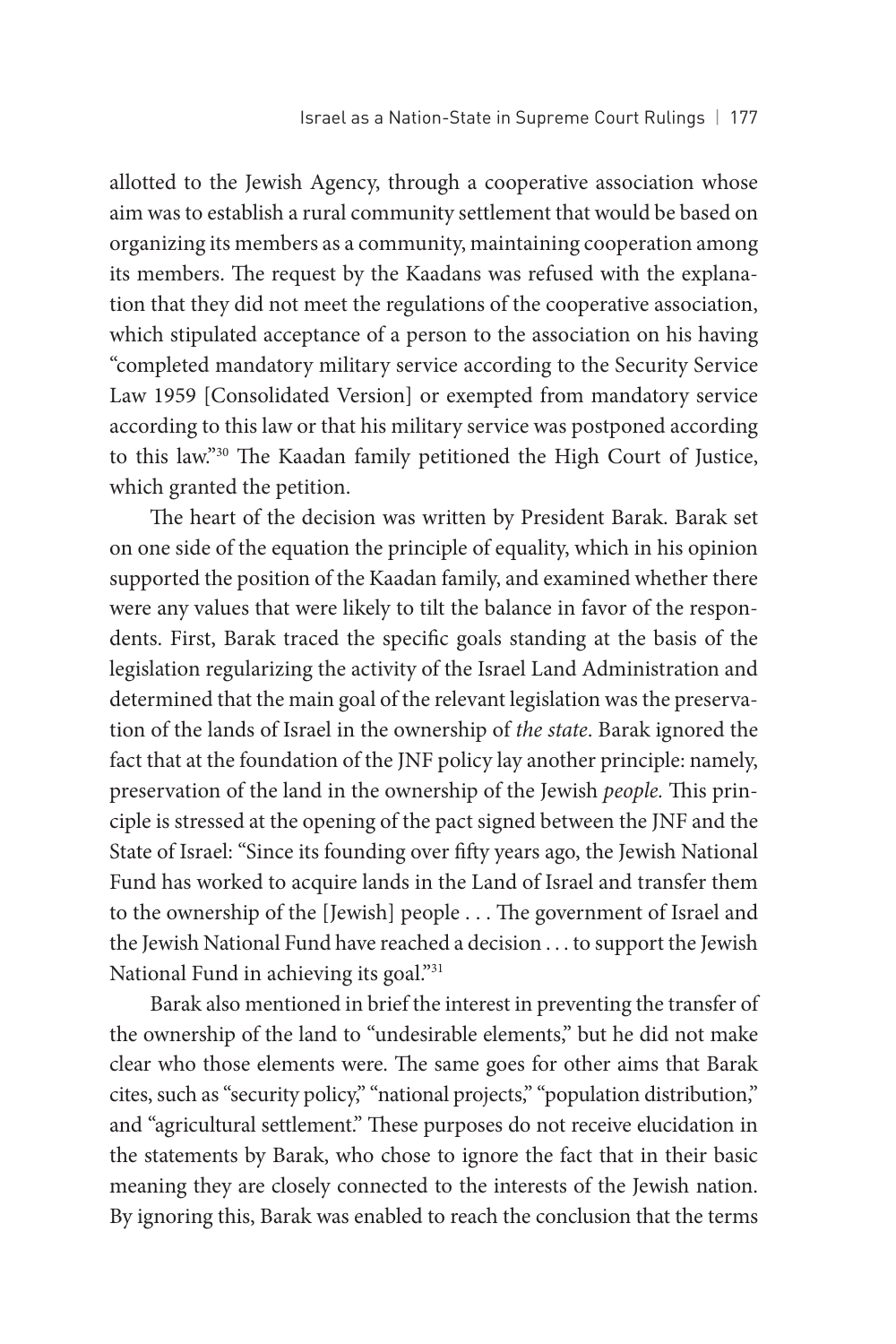of the relevant legislation do not contain any goal that justified, let alone obligated, allotting land for settlement intended solely by Jews.

At this stage, Barak moved on to the identification of the general purposes at the base of the Israeli legal system, which owing to their supreme status stand also at the basis of all legislation derived from this system. In this context, Barak mentioned the principle of equality, but ignored the possible claim that Israel's status as the Jewish nation-state results in another general purpose of encouraging Jewish settlement in the country. Barak determined that the Jewishness of the state had influence on its main language, on the days of rest customary in it, on its cultural and religious heritage, and even on its immigration policy, but the national nature of Israel could not justify any discrimination among its citizens, including even the area of settlement.

The ruling on the Kaadan matter served as an introduction to a series of decisions that reinforced and expanded the prohibition against allotting land for Jewish settlement. Owing to limitations of space, we will mention briefly, without going into detail, two issues. First, the court tended to extend its policy not only to state land but also to JNF land, which at least in the past had been described as a kind of trust, the purpose of which was settlement of Jews only. As a result, the attorney general published a directive that led to a change in JNF policy in a manner that insures equal participation of non-Jews in tenders for its lands. The second ruling determined severe criteria for participating in government tenders in a manner that prevents even a private association that wins a tender for residential projects from marketing apartments to only one national group. Such renderings led cumulatively to complete erosion of the practice customary in Israel for more than fifty years of allotting lands for exclusive Jewish settlement, a practice underpinned by the premise that this was necessary owing to the national character of the state.<sup>32</sup>

# **INCENTIVES FOR SETTLEMENT**

Another issue related to settlement is that of providing economic incentives for Jewish settlement in outlying districts, among other things by granting the status of national priority areas for settlement in these regions.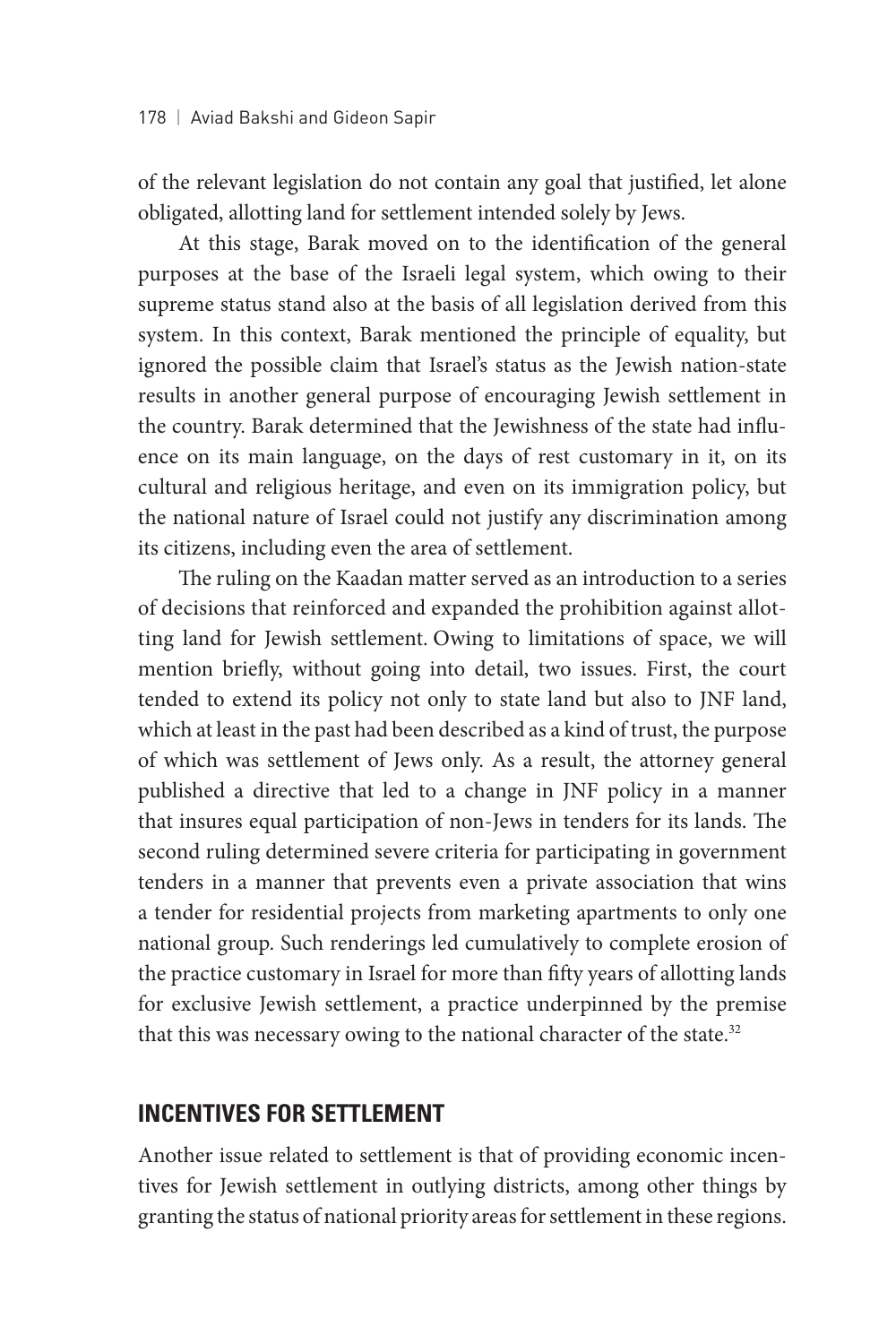The State of Israel grants priority to settlement in certain areas in a variety of ways. It invests in the development of infrastructure, assists in private building, gives supplements to the salaries of civil servants, and provides tax benefits for all workers living in these areas, and supplies subsidized education for preschoolers. In the past, this policy was adopted many a time, declared as a means for realizing the goal of "Judaizing" parts of the country—mainly in the Negev and Galilee. Yet, also in the past, the government refrained from setting national identity as a criterion for eligibility for the benefits, but rather fashioned the criteria in a manner that insured preference for the Jewish settlements located in those regions of the country.33

The court invalidated the government decision whereby the settlements included in areas of national priority are determined, by its deciding, inter alia, that the criteria posed for it contradict the principle of equality between Jews and Arabs. The court explained that the criteria should be examined not only by its aim but also by its result. Hence, even if the court had been convinced that the criteria had not been "custommade" with the aim of preferring Jews, this would not have changed its decision, because the application of the criteria had led in reality to an unequal result.<sup>34</sup>

The political system acted according to the directives of the court, and the Knesset adopted a map of national priority regions that led to the result that from then on, 40 percent of those eligible for incentives were Arab citizens.<sup>35</sup> It turns out, therefore, that here too, the court's decision led to an erosion of the Jewish characteristics of the state in that it resulted in the cancellation of the policy of encouraging Jewish settlement in outlying regions or in areas with a definite Arab majority, which stimulates the possibility for irredentism. It can also be argued that the state "helped" the court lead to this result by its refraining from openly declaring the national consideration.

# **NATIONAL INSTITUTIONS**

The State of Israel granted special statutory standing to institutions of the Jewish people as they were fashioned by the Zionist movement. In 1952,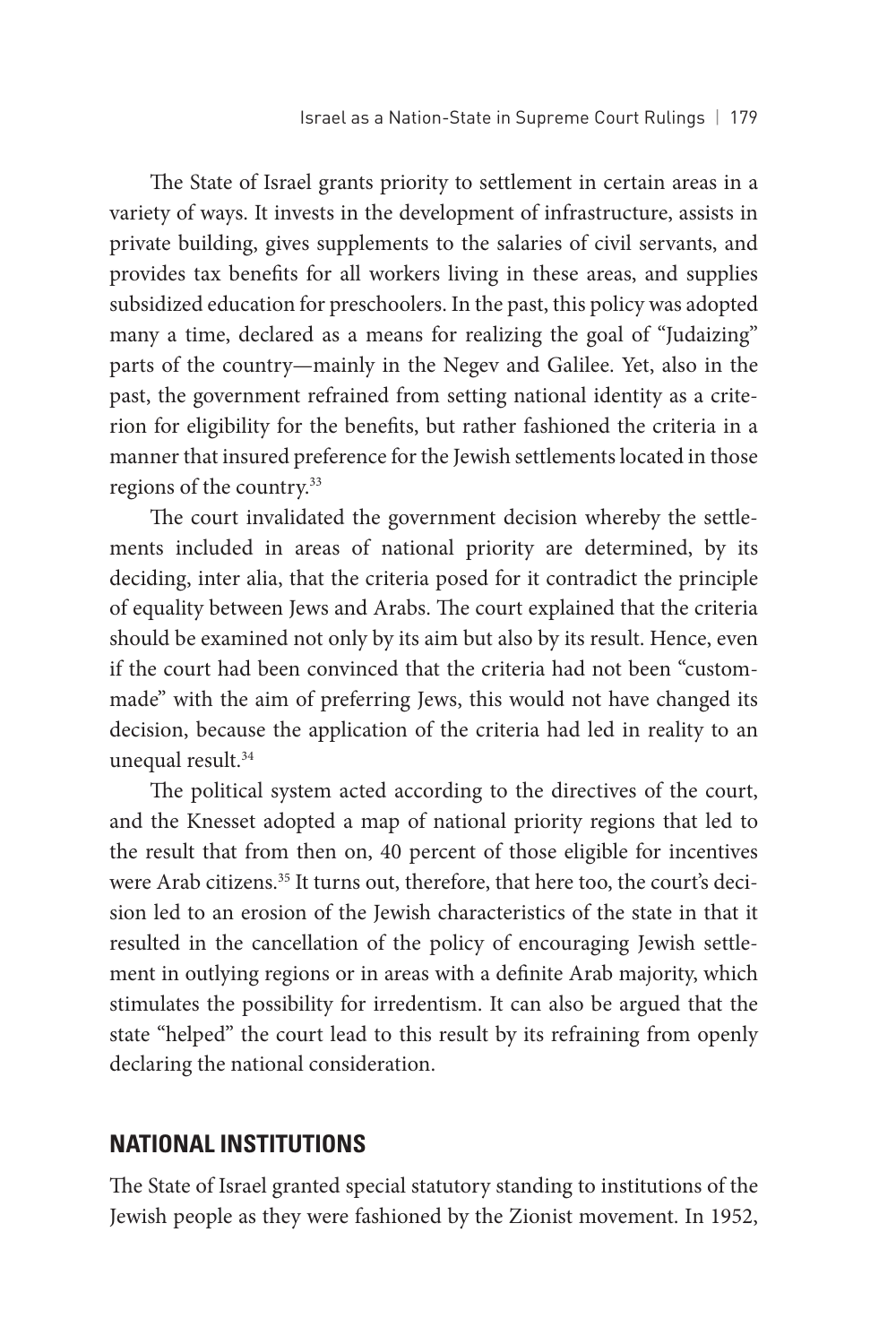the Knesset enacted a law on the status of the World Zionist Organization and the Jewish Agency for Israel that determines principles for cooperation between the State of Israel and the Zionist Organizations.<sup>36</sup>

The beginning of the law states the following: "1. The State of Israel considers itself as a creation of the entire Jewish people, and its gates are open, according to its laws, to every Jew who wishes to immigrate to it," and "2. The World Zionist Organization since its establishment fifty years ago has led the movement of the Jewish people and its efforts to realize the vision of generations to return to its homeland, and with the help of other Jewish circles and bodies bore the main responsibility for the establishment of the State of Israel." From the law, one sees that the State of Israel considers the Zionist bodies as a type of emissary for the promotion of the goals to which it is obligated. One of the means for effecting the aims of the law is the pact made between the state and the Zionist bodies, which is granted the status of secondary legislation. The pact was signed in 1954 and was accepted again with a few changes in 1979.<sup>37</sup>

The special status of the Zionist organizations was anchored in the wording of a great deal of legislation. They are considered "a public institution" for certain matters, exempted from taxes, a representative on their behalf serves on various governmental bodies, their workers are permitted to vote in Knesset elections at the Israeli representations abroad, similar to civil servants, and even the Israeli penal code acknowledges their special status by setting up a specific prohibition (extended even abroad) against damaging, "the property, rights or orderly functioning of . . . the World Zionist Organization, the Jewish Agency for Israel, the JNF and Keren Hayesod . . . The public status not only provides them with rights but also levies upon them quite a few obligations.<sup>38</sup>

From all the foregoing, a picture is depicted according to which the Zionist institutions enjoy a "quasi-governmental" status. However, this reality reached a turning point with the decision over Beit Rivka.<sup>39</sup> In this instance, the court was requested to decide whether the Jewish Agency was "a body fulfilling a public role according to law," a relative piece of data for deciding the question of whether the agency was obliged to honor a series of human rights. The court decided that the law recognized Zionist bodies, but only in the guise of voluntary organizations working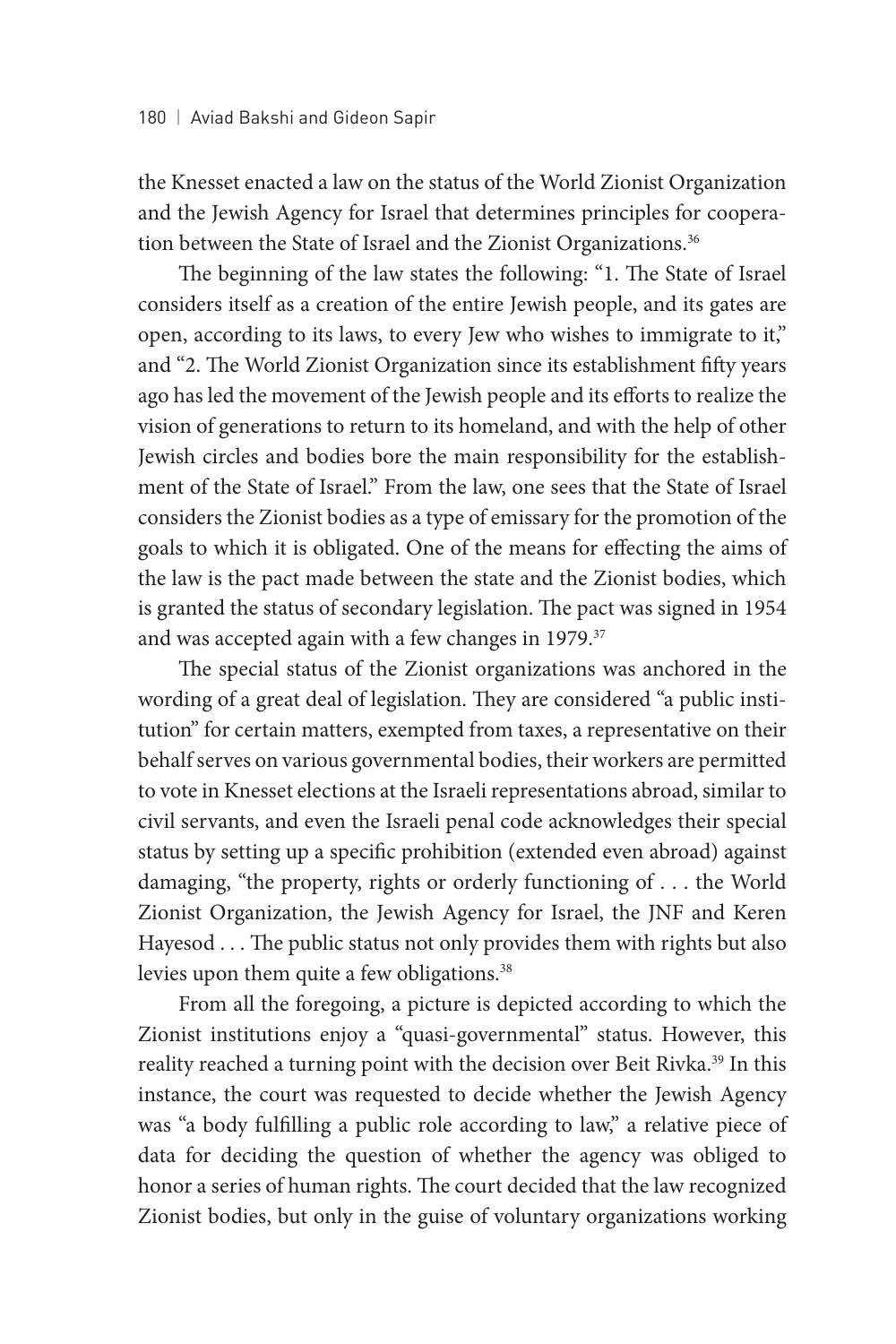on behalf of themselves to encourage *aliyah* (immigration to Israel). As for the agreements made between the state and Zionist institutions, the court attributed to them the status of a private law contract, and even the exemption from taxes was not considered by the court as sufficient for recognizing the agency as a body fulfilling a public role. In our opinion, the court's stance does not coincide with the variety of legislative arrangements sampled above, from which, as noted, one gains a clear picture of mutual relations and mission. The ruling on Beit Rivka thus constitutes another step in the gradual process, led by the court, of erosion of Israel's identity as a nation-state.

# **IMMIGRATION**

The issue of immigration has serious implications for the national identity of Israel. The interesting fact regarding the court's treatment of this issue is that on this matter, the court did not reject the national consideration, or weaken its standing on balance with other considerations, but rather chose to ignore it completely. The conduct of the court in this field expresses, in a sense, a further step in the erosion of Israel's national identity.

Israeli legislation in the area of immigration deals, *inter alia*, with the situation called in jargon "reunification of families," in which a citizen of the state requests to bring into the country a foreign spouse and grant that person citizenship. The Citizenship Law facilitates the naturalization processes of the spouse and releases him or her from most of the conditions that must be met for regular naturalization.<sup>40</sup> The law leaves to the discretion of the Minister of the Interior, in this case too, whether to accede to the request for citizenship, but, in reality, the Minister of the Interior usually approves the vast majority of these requests, and, following the directives of the High Court of Justice, even designated clear criteria on this matter.

After the signing of the Oslo Agreements between Israel and the PLO, a very sharp increase occurred in the number of marriages between Palestinian residents of the Territories and Arab citizens of Israel. Under these circumstances, the lenient family reunification policy led to a highly significant rise in the number of Palestinians who became naturalized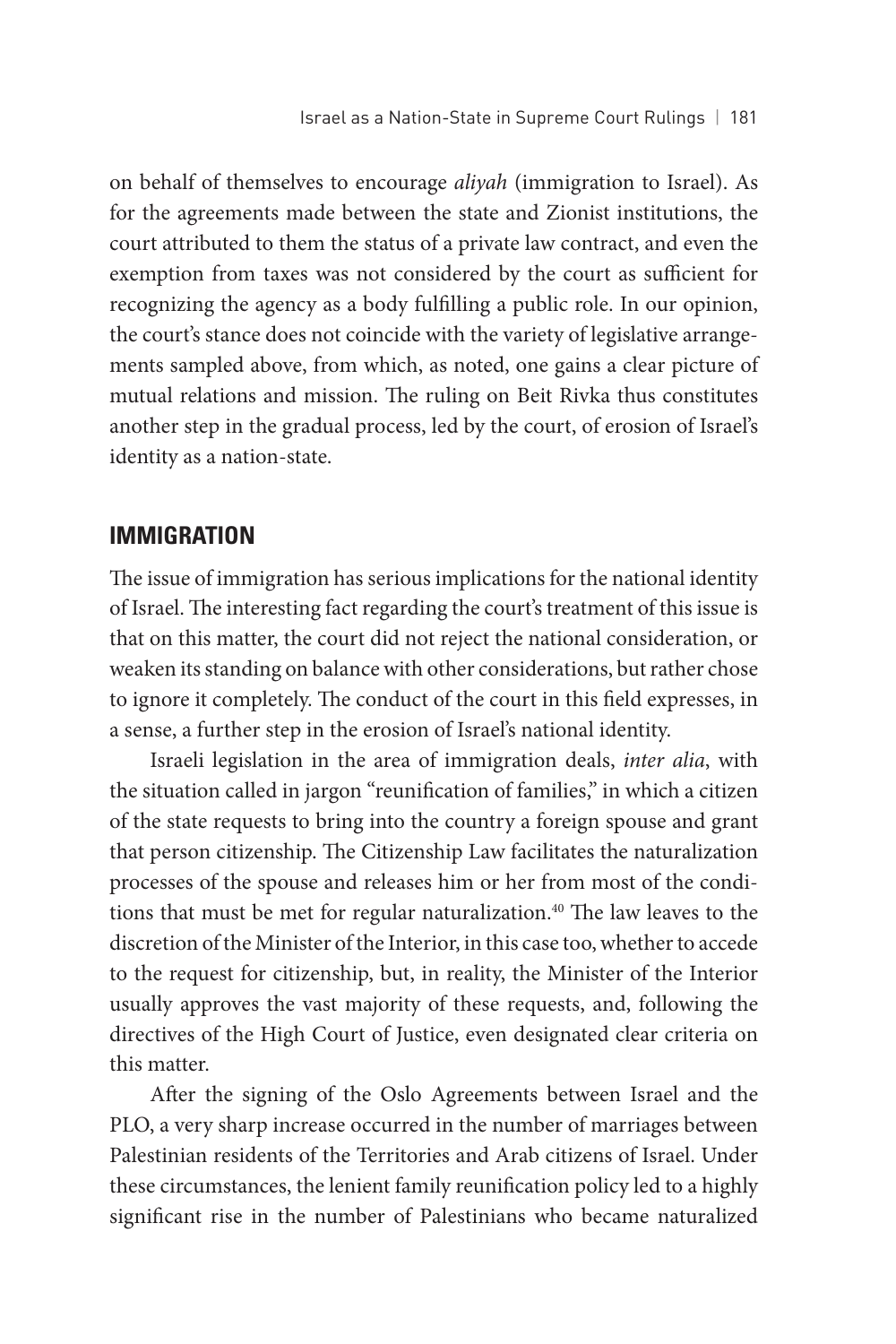citizens of Israel. According to Ministry of Interior statistics, between 1994 and 2002 some 130,00–140,000 Palestinians became naturalized citizens of Israel.41

In March 2002, the Minister of the Interior froze the graduated process of family unification of Israelis with Palestinian spouses. The declared motivation was security, after a Palestinian who held an Israeli identity card, which was given to him as a result of his parents' family unification process, carried out a terrorist act that injured many. In May 2002, the policy was anchored by a government decision, against which a number of petitions were submitted to the High Court of Justice. While the proceedings in the High Court of Justice were pending, the Knesset anchored the policy in law.42 The law was enacted as a temporary order and explained through the exigencies of security. During the period of the law's validity, the Minister of the Interior and the military commander are prohibited from granting temporary permits to state in Israel, residency permits, and Israeli citizenship to residents of the Territories, other than in the most limited exceptional cases as specified in the law. The law established an apparatus for extending the validity of the temporary order by the government with the approval of the Knesset.

The government made use of this apparatus a number of times, and each time extended the validity of the law for a few months. A number of petitions against the legality of the law were submitted to the High Court of Justice, which discussed them with an expanded panel of eleven justices and rejected them by a difference of one vote (the *First Reunification of Families* decision). Taking into consideration the court's comments during the course of the discussions of the petitions, the Knesset amended the law even before the decision was rendered, and relaxed a number of its conditions. After the decision was given, the Knesset amended the law again (the third version). The third version of the law further expanded the exceptions to the prohibition, defined precisely the security considerations that the Minister of the Interior was permitted to take in account, and ordered the establishment of a committee that the Minister of the Interior is to avail himself of when he is about to authorize family reunification for humanitarian reasons.43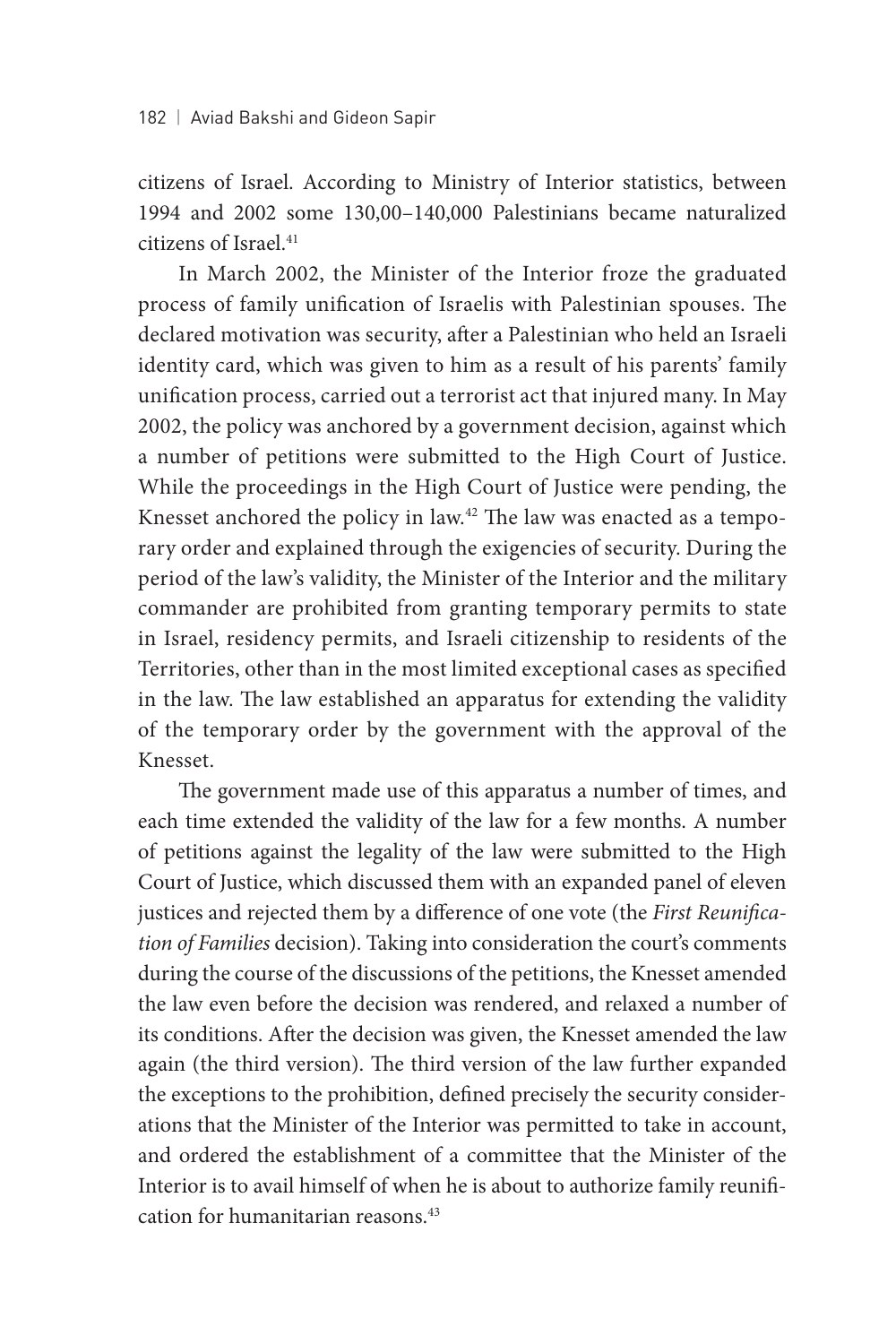A number of petitions were submitted to the High Court of Justice against the third version of the law. The court heard the petitions in an expanded panel of eleven justices, and on January 2012 handed down its decision, rejecting them, again by a difference of one vote (the *Second Reunification of Families* decision).44 Let us turn now to summarize the various opinions in the *First Reunification of Families* decision.

The minority justices thought that the petition should be granted and invalidation of the law should be declared. The main minority opinion was written by Justice Barak. Barak examined the issue from the viewpoint of the Israeli spouse, while noting the need to investigate the question of whether the foreign spouse has relevant constitutional rights as well.

In the first part of the ruling, Barak examined whether the law infringed upon constitutional rights. He argued that the right to dignity, anchored in the Basic Law: Human Dignity and Liberty, should be interpreted as also including the right to establish a family. Barak argued further that this right entails the right of the Israeli citizen to bring his or her spouse to Israel and to conduct their mutual life there. In light of this, Barak determined that the law was detrimental to the constitutional right to establish a family. He further decided that the law infringed upon the right to equality of the Arab citizens of Israel, since in practice it was directed almost exclusively toward them.

In the second part, Barak examined whether it is possible to justify the infringement on rights to a family life and equality. The state argued that that the purpose of the law was to prevent terror attacks, and Barak determined that this goal was worthy. It should be noted that the state did not present any other goal, and especially not the demographic one, to which we shall return shortly. At this point Barak turned to the proportionality balancing test. There are three assessments of proportionality: the meansgoal link, selection of the means that achieves the goal while harming the right to the smallest extent, and benefit—in terms of attaining the goal (which overrides the harm)—in terms of infringement upon the right. Barak determined that a rational link exists between the means adopted by the law—sweeping limitation of the entry of Palestinians—and the goal prevention of terror. Barak also determined that it was, of course, possible to employ less harmful means—individual examination of requests for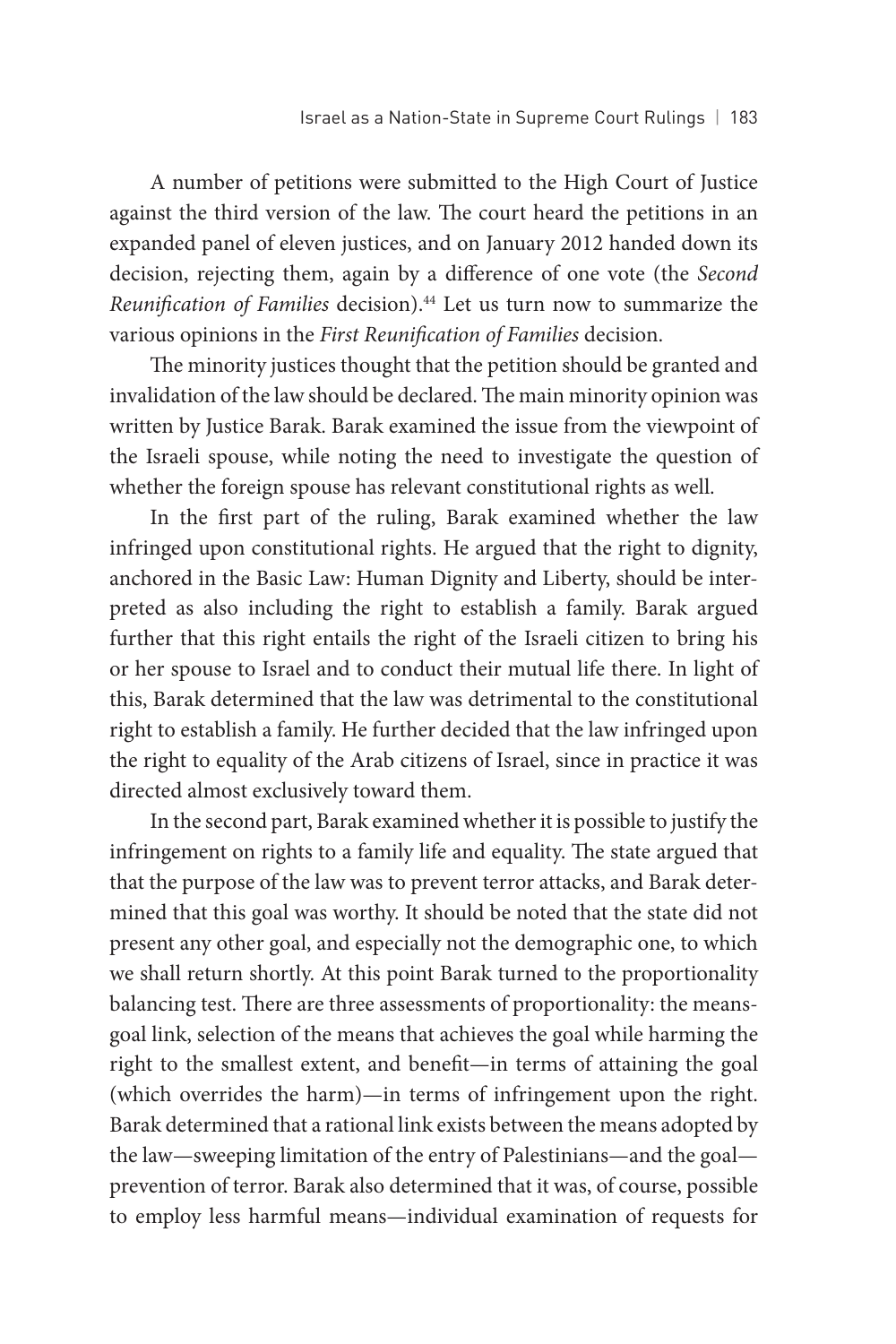family reunification—but this means would not yield the same degree of security as sweeping limitation on immigration, so the law passed the second assessment of proportionality. Yet, in Barak's opinion, the law failed the third test, in the sense that the increase in security deriving from the mechanism that the law determines, in comparison to the alternative of individual examination, was not of greater weight than the additional harm deriving from the mechanism rooted in the law. In other words, Barak felt that it would be worthwhile to pay in terms of security so as to lower the detriment to human rights.<sup>45</sup>

Concurring with Barak's minority opinion were four justices, among whom Justice Procaccia's opinion deserves note as it differed from those of her colleagues over the question of the purpose of the law. Procaccia did not accept the state's claim according to which the law's goal was only security, and she referred—as a reason for her lack of belief—to a discussion held in the Knesset as part of the legislative process in which various Knesset members presented demographic considerations as the purpose of the law. As additional support for her doubt, Procaccia indicated the fact that the state was refraining from instituting a sweeping prohibition against the Palestinians who were seeking temporary work permits in Israel and the fact that the state managed to cope with the danger of terror among Israeli Arabs with methods of individual treatment. These facts led Procaccia to the conclusion that defending the security of the state was not the only aim the law was seeking to promote and that, in addition, it aimed to maintain the demographic balance between Jews and Arabs among the citizens of the state. Procaccia refrained from expressing an unequivocal opinion over the question of whether the demographic goal could serve as a proper one, and she sufficed with the incongruence between the declared aim and the goal that could be deduced (as stated, in her opinion) as the reason for determining that the law did not pass the test of a worthy goal.

What did the other members of the panel think about the demographic aim? On the surface, one cannot know, since they did accept the state's claim that the purpose of security, and not the demographic one, lay at the base of the law; therefore, they did not have recourse at all to the issue of the legitimacy of the demographic purpose. Support for this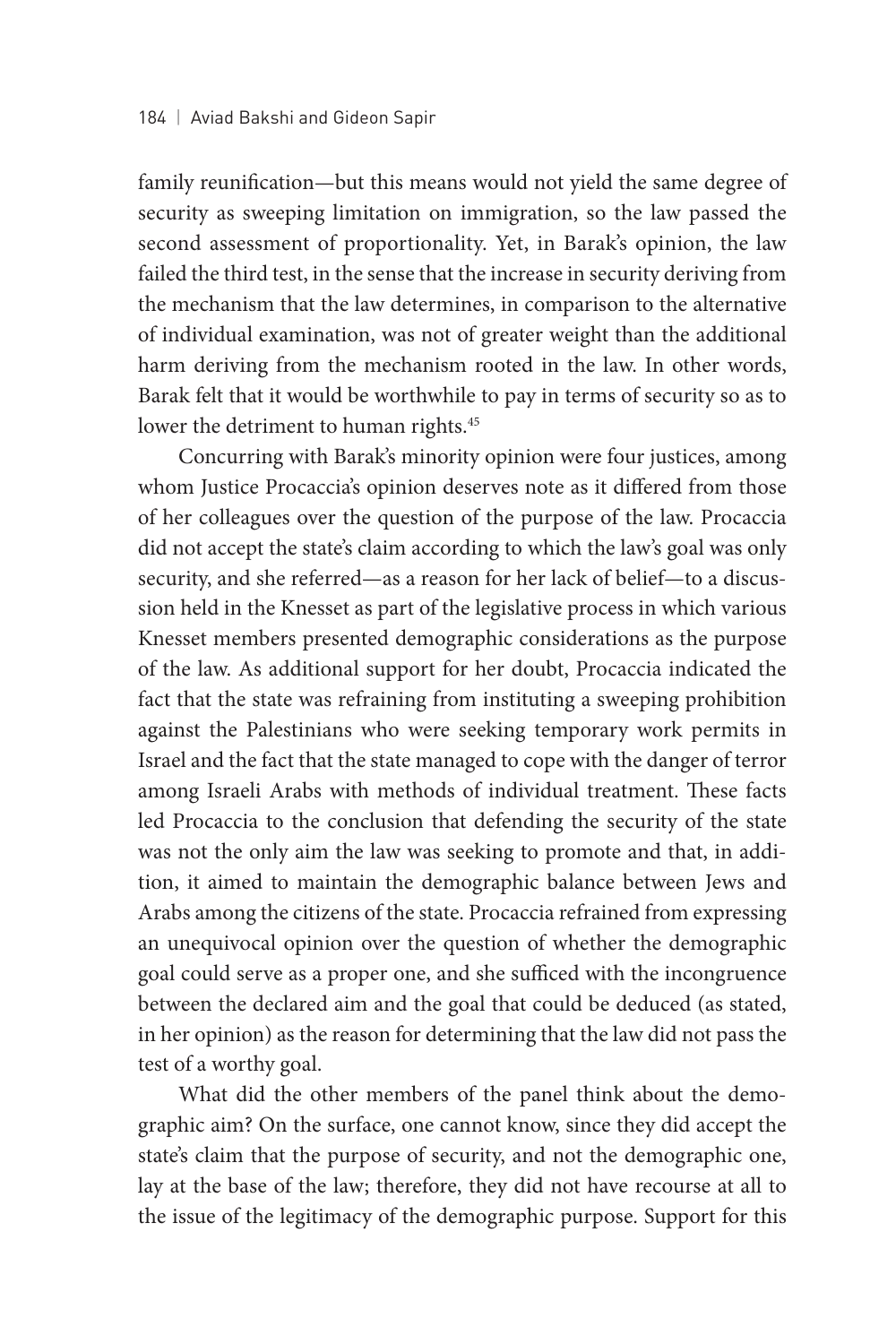reply can be found in the words of Justice Heshin, who rebuked Justice Procaccia for having incidentally touched upon the demographic issue.<sup>46</sup> Yet, on second thought, it may be that the refraining of the justices from referring to the question of the legitimacy of the demographic aim can inform us somewhat about their position on the subject. Had they been convinced that the demographic goal was legitimate, they would have said so explicitly.

Two facts reinforce this possible conclusion. First, the court rejected the request of an association called The Jewish Majority in Israel to join the case as a respondent. This association argued that the demographic consideration definitely underpinned the foundation of the law, that this consideration constituted a worthy goal and that the law effected this aim proportionally. Second, in his response to the High Court of Justice, the attorney general indeed argued that "even if the dominant goal of the law was demographic—which does not seem to be the case—then this goal is likely to coincide with the values of the State of Israel as a Jewish and democratic state."47 The fact that the court chose to ignore this statement strengthens the feeling that the demographic consideration hovered in the courtroom, but the judges were afraid to deal with it. This conclusion should be moderated in light of the fact that the state was the one that refrained from pressing the demographic consideration. Conversely, one may argue that this avoidance derived from the state's presumption that presenting this consideration in an explicit manner would greatly weaken the chance that the court would authorize the law.

Either way, the state's not raising of the demographic goal in the context of immigration policy has become a pattern. In April 2011, the Supreme Court invalidated an accepted practice of the Ministry of the Interior, according to which a foreign worker who gave birth in Israel had to leave the country within 90 days of the birth. The State Attorney's office sought to justify the practice by arguing that it was intended to prevent permanent settlement of foreign workers in Israel beyond the period of their work permit, and that giving birth and raising children in Israel were a recipe for long-term settlement.<sup>48</sup> The state, however, explained the need to prevent the permanent settlement in Israel of foreign workers by the necessity of preserving available jobs for Israelis and by the necessity of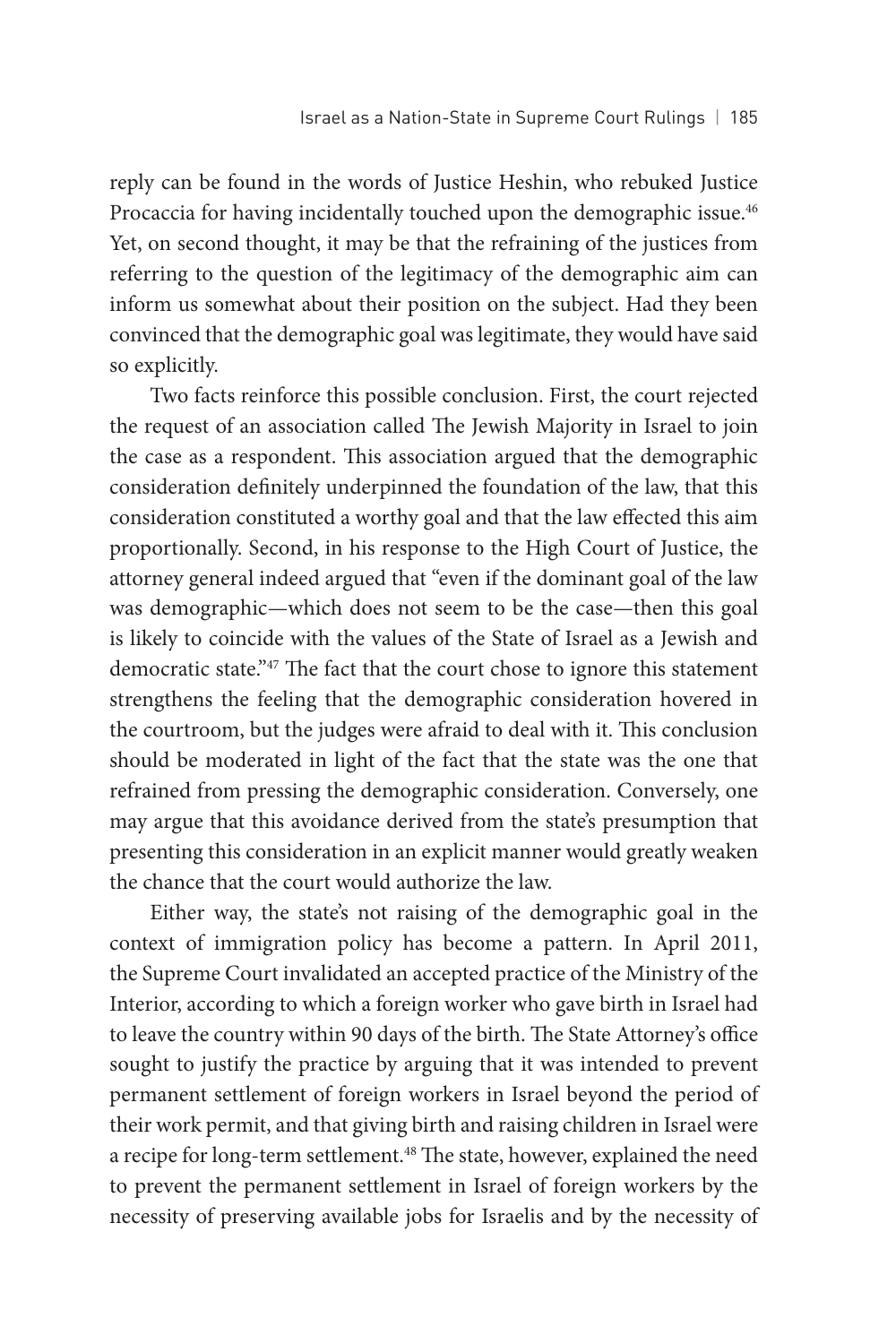enforcing the laws of immigration into Israel. As a result, the court dealt only with these arguments, which are correct for every country and not necessarily to a nation-state, and completely ignored the consideration of preventing a blow to the Jewish majority in the State of Israel.

Before concluding this point, it should be noted, though, that the majority opinion in the *Second Reunification of Families* decision might signal a change in the court's attitude towards the demographic goal. Indeed, operatively, the majority based its conclusion again on the security goal only. However, this time, several justices emphasized clearly that their lack of reference to the demographic goal stemmed from the state's abstention from relying on this rationale. These justices pointed out that should the state explicitly raise the demographic aim in the future, they would consider it favorably.<sup>49</sup>

# **CONCLUSION**

The picture formed from the rulings examined in this chapter is of a court that is eroding components of national identity that existed in Israel before its decisions. Yet the various issues are distinct from one another in the extent of erosion evident in each of them. On the issue of return, which perhaps constitutes the main component in the identity of Israel as a nation-state, the court refrained almost entirely from eroding the national dimension. The court has gradually eroded the superior status of the Hebrew language but avoided granting equal status to Arabic, formally and practically. On four issues the court almost totally wore away the component of national identity: on the matter of invalidating political parties that deny the Jewish identity of the state, on the matter of allotting land for Jewish settlement, on the matter of providing economic incentives for Jewish settlement, and on the question of the public status of the institutions of the Jewish people. In the area of immigration of non-Jews, a new phenomenon seems to be forming, according to which the court completely ignores the consideration of maintaining the Jewish identity of the state, although a recently published decision might indicate that the court will consider the national goal positively in the future, should the state explicitly rely on it.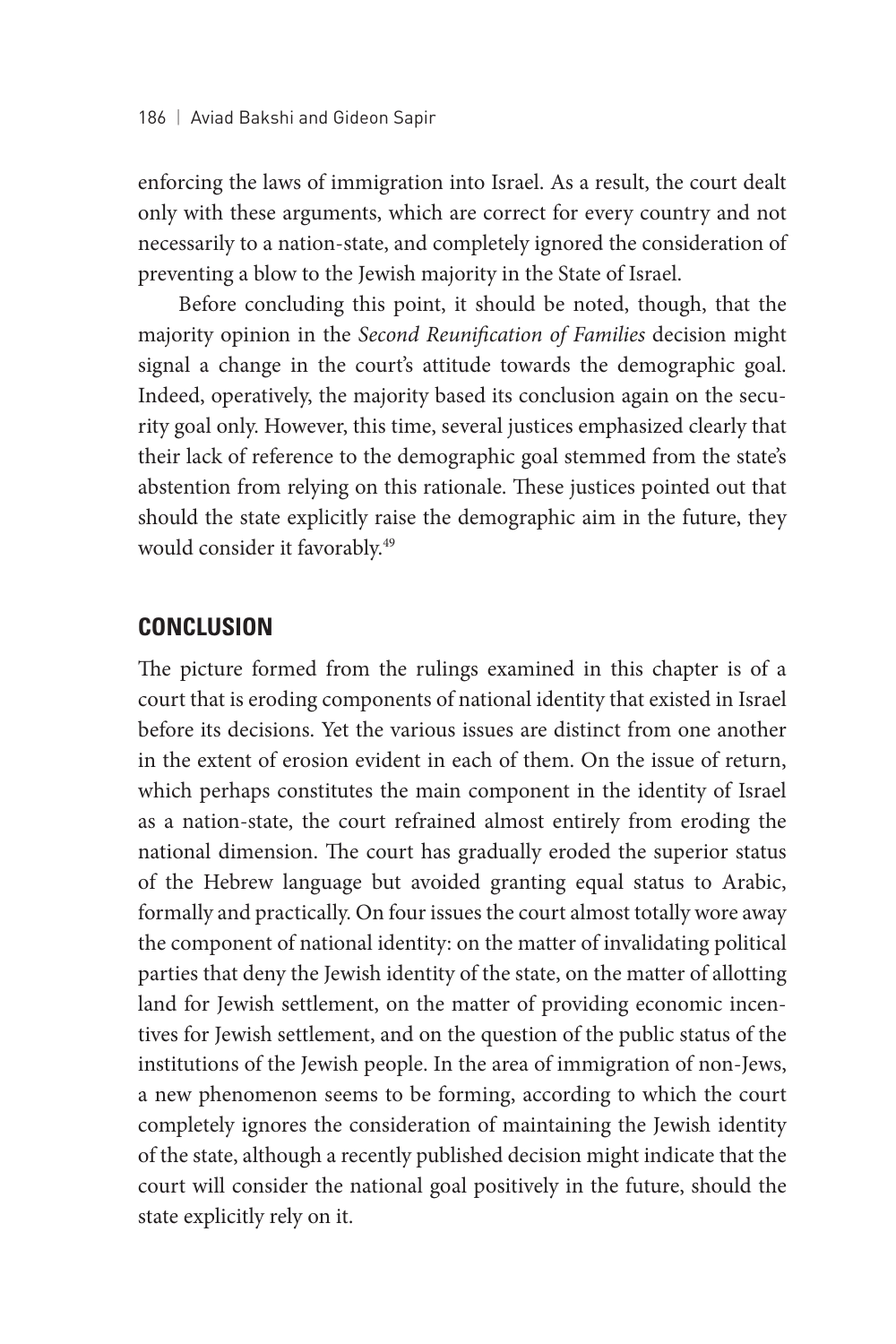The fact that the state has chosen in recent years to bypass the national consideration and to justify before the High Court of Justice the decisions of the Knesset and the government for other reasons is likely, perhaps, to serve as one explanation for the change in the direction of the High Court of Justice rulings. In our opinion, however, the tendency toward erosion of the components of national identity in the decisions of the Supreme Court cannot be ascribed only to a change in the mood of the political branches (the Knesset and the government). This tendency also expresses a change in the outlook of the court itself. Even if the regime is no longer certain of the justice of policy the aim of which is the preservation of the national character of Israel, the court constitutes a leading factor in the conceptual and practical change, in a manner that points the way for the political system and the public in Israel. Does the court deserve praise for having taken this role upon itself, or should it be criticized for doing so? We shall leave discussion of this question for another time.

### **NOTES**

- 1 Partition Plan: UN General Assembly Resolution 181, November 29, 1947. See also at *The Knesset: The Israeli Government*, "UN General Assembly Resolution 181," http:// www.knesset.gov.il/process/docs/un181\_eng.htm (accessed June 12, 2012). Declaration of Independence: Declaration of the Establishment of the State of Israel, 1 Laws of the State of Israel [L.S.I.] 3, 4 (1948). Basic Laws: Section 1A of Hok Yesod: Kevod Ha-Adam Ve-Heruto (Basic Law: Human Dignity and Liberty), Sefer Ha-Hukim S.H. 150 (1992); Section 2 of Hok Yesod: Hofesh Ha-Issuk (Basic Law: Freedom of Occupation), [S.H.] 114 (1992). Legislation: see, for example: Section 1 of Hok Hashvut (Law of Return), 5710-1950; Section 2 of Hok Haezrachut (Citizenship Law), 5712-1952; World Zionist Organizations and Jewish Agency for Israel Status Law, 5713-1952; Jewish National Fund Law, 5713-1953; Hok Yesodot Hamishpat (Law of Legal Foundations), 5740-1980; section 18a(1) for government and law order, 5708-1948. Common practices: many formal announcements, for example, are published only in Hebrew and most government forms are in Hebrew only. See Ilan Saban "(Bilingual) Sound Alone In the Dark?," *Iyunei Mishpat* 27 (2003): 109n1 and text near it.
- 2 See section 1 of Law of Return for the right to immigrate to Israel; for other nations, see Alexander Yakobson and Amnon Rubinstein, *Israel and the Family of Nations: The Jewish Nation State and Human Rights* (New York: Routledge, 2009).
- 3 Examples of law reflecting national identity: HCJ 442/71 Lanski v. Minister of the Interior, PD 26(2) 337, 399 (1972). Limitation of rights for spouses: HCJ 3648/97 Stamka v. Minister of the Interior, PD 53(2) 728 (1999).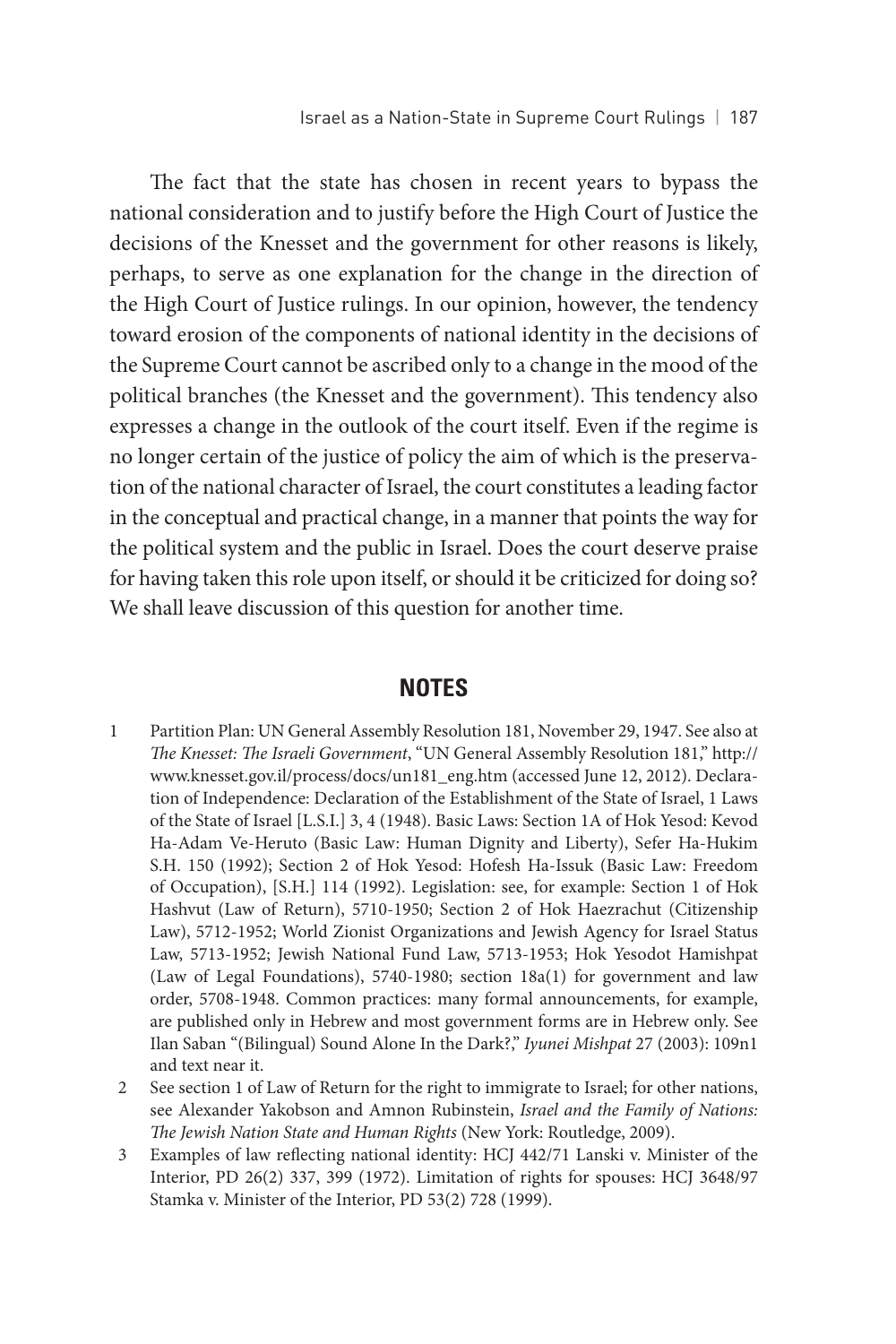#### 188 | Aviad Bakshi and Gideon Sapir

- 4 Use in exceptional cases: HCJ 442/71 Lanski v. Minister of the Interior, PD 26(2) 337 (1972); HCJ 48/58 Yanovici v. Minister of the Interior, PD 12 646 (1972); HCJ 94/62 Gold v. Minister of the Interior, PD 16 1846 (1962); HCJ 186/62 Vaider v. Minister of the Interior, PD 16 1547 (1962). Application to serious crimes: HCJ 1227/98 Malevski v. Minister of the Interior, PD 52(4) 690 (1998). Application to active criminals before citizenship application: HCJ 5067/02 Gulaiev v. Government ministry of the Interior, Tak-Al 2003(3), 1100 (2003). Extension to minor offences: HCJ 5033/06 Gilvanov v. The State of Israel, Tak-Al 2007(2), 3342 (2007); HCJ 6624/06 Peshko v. Government Ministry of the Interior, Tak-Al 2007(2), 2183 (2007).
- 5 Disqualification of slate: HCJ 1/65 Yardor v. Chairman of the Sixth Knesset Central Elections Committee, Tak-Al 2003(3), 1100 (2003) (*Yardor*). The Central Elections Committee is headed by a Supreme Court justice and consists of representatives of the various political parties. Final quotation from *Yardor*, at 371.
- 6 EA 2/84 Neiman v. Chairman of the 11th Knesset Central Elections Committee, PD 39(2), 225.
- 7 Hok Yesod: Hakneset (Basic Law: The Knesset), as amended at S.H. 5725-1965. This version was revised later on.
- 8 EA 2/88 Ben-Shalom v. Chairman of the 12th Knesset Central Elections Committee, PD 43(4), 221.
- 9 Parties Law 5752-1992.
- 10 CA 2316/96 Isakson v. The Political Parties Registrar, PD 50(2) 529.
- 11 EA 2600/99 Erliche v. Chairman of the Knesset Central Elections Committee, PD 53(3), 38, 41–42 (quoting an interview with Bashara in *Haaretz*, May 29, 1998), 44.
- 12 EA 11280/02 16th Knesset Central Elections Committee v. Achmad Tibi et al., PD 57(4), 1 (*Tibi*).
- 13 Ibid., 22.
- 14 Written answer on behalf of Balad in FR 1/18 Furman et al v. Balad. The document [Hebrew] is available at *The Knesset: The Israeli Government*, http://knesset.gov.il/ elections18/heb/list/6.pdf (accessed June 12, 2012)*.*
- 15 EA 561/09 Balad Group v. 18th Knesset Central Elections Committee (unpublished, March 7, 2011).
- 16 Written answer on behalf of Balad in FR 1/18 Furman et al v. Balad, sections 8–9.
- 17 *Tibi*, Justice Barak's Ruling, section 13.
- 18 Three official languages: Article 82 of the Palestine Order-in Council, 1922–1947. English no longer official: Section 15(2) for Government and law order, 5708-1948 and for continuation of Mandatory law, section 11.
- 19 1955 case: CA 148/54 Khaa v. Jerusalem Municipality, PD 9, 1247. 1960s ruling: HCJ 297/65 El-Chuari v. Chairman Of Nazareth Municipality Election committee, PD 19(3), 279 (1965). 1970s ruling: HCJ 527/74 Chalaf v. The North County Committee for Planning and Construction, PD 29(2) 319 (1975).
- 20 CA 294/91 Jerusalem Community Burial Society v. Kastenbaum, PD 46(2) 464 (1992) (*Kastenbaum*).
- 21 CA 105/92 "Re'em" Engineers v. Nazareth Eilit Municipality, PD 47(5) 189 (1993) (*Re'em*).
- 22 Ibid., 209.
- 23 Requirement for use of Hebrew letter: Sections 61 and(3)ec 2(a) 76(b) of The Knesset Elections Law (Consolidated Version) 5729-1969. Knesset Elections Law—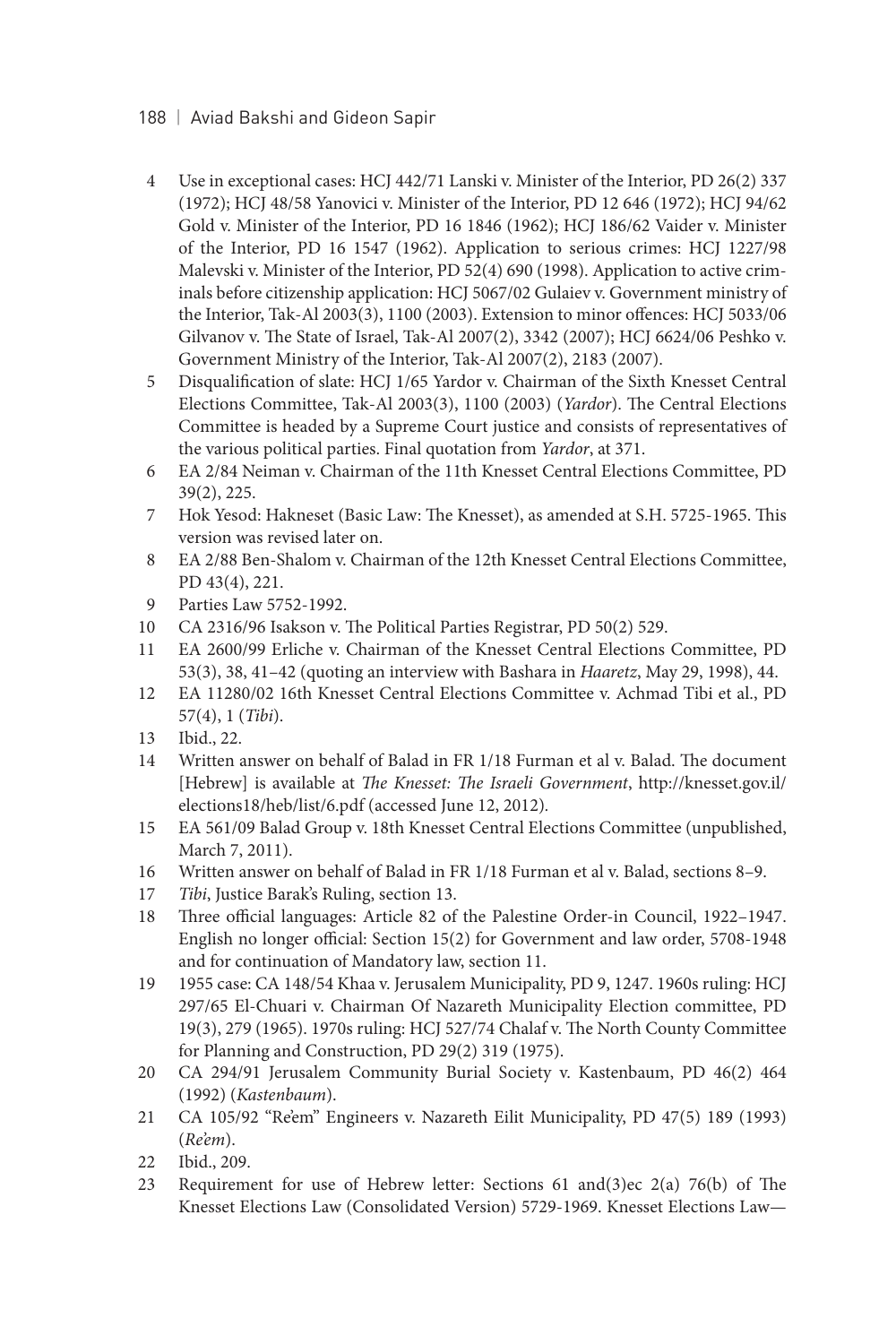Arrangements for local authorities: Section 51 of Local Authorities (Elections) Law, 5725-1965. Contested case: PCA 12/99 Mareei v. Savek, PD 53(2) 128 (1999).

- 24 HCJ 4112/99 Adalah v. Tel-Aviv-Jaffa Municipality, PD 56(5) 393 (2002) (*Adalah*).
- 25 Previous petition: HCJ 4438/97 *Adalah* v. Public Works Authority (petition deleted, February 25, 1999) (*Adalah v. PWA*). Majority justices opinion: section 24 of Justice Barak ruling in *Adalah.*
- 26 HCJ 792/02 *Adalah* v. Courts Administrator (unpublished).
- 27 JNF background: see JNF reply to the petition at HCJ 9010/04 Arab Center for Alternative Design et al v. Israel Land Administration. Jewish National Fund Corporate Charter, Yalkut Hapirsumim [Y.P.], 5714-1954, 345, section 3a.
- 28 Authorization for expropriation: Jewish National Fund law, 5713-1953. Joint interest pact: Y.P. 5728, 1597. Transfer of administration: Israel Lands Administration Law, 5720-1960.
- 29 HCJ 114/78 Muhammad Saaid Burqan v. Finance Minister, Tak-Al 2003(3), 1100 (2003) (*Burqan*).
- 30 HCJ 6698/95 Adal Kaadan et al. v. Israel Land Administration, PD 54(1), 258 (*Kaadan*), 265
- 31 Goals of the legislation: ibid., 272. The Treaty between JNF and the State of Israel, Y.P. 5728, 1597.
- 32 Further decisions expanding on *Kaadan*: see, for example, HCJ 8060/03 Kaadan v. Israel Land Administration, Tak-Al 2(2006), 775 (2006); HCJ 9818/02 Abu-alhigga v. Minister of Finance et al., (unpublished, 2003); HCJ 7574/06 Hasolelim Young Maccabi Group for Agricultural communal settlement Ltd v. Israel Land Administration, Tak-Al 2007(1) 758 (2007); FHCJ 1107/07 Hasolelim Young Maccabi Group for Agricultural communal settlement Ltd v. Israel Land Administration, Tak-Al 2007(1) 4183 (2007). Extension to JNF land: HCJ 9010/04 Arab Center for Alternative Design et al. v. Israel Land Administration et al. (decision from October 11, 2004). Attorney general's directive: see documentation of state commitment facing the High Court of Justice at HCJ 9010/04 Arab Center for Alternative Design et al. v. Israel Land Administration et al. (decision from October 20, 2004). Criteria in government tenders: APA 1789/10 Esther Saba v. Israel Land Administration (unpublished, November 7, 2010).
- 33 David Kretzmer, *The Legal Status of the Arabs in Israel* (Boulder, CO: Westview Press, 1990), 107.
- 34 HCJ 11163/03 Supreme Supervision Commission for Arab Issues in Israel v. Prime Minister, Tak-Al 2006(1) 2562(2006); section 23 for Justice Barak's ruling.
- 35 See Economic and Efficiency Law (Legislative Amendments to implement the economic program for 2009–2010) chap. 26; The 32nd Government Decision No. 1060 dated December 13, 2009.
- 36 World Zionist Organization and Jewish Agency Status Law, 5713-1952.
- 37 Ibid., sections 1–2. YP, 5715, 386, 187; YP, 2172.
- 38 Special status in legislation: examination of the legislation in Israel as updated for April 2010, found 54 occurrences of the World Zionist Organization and 88 occurrences of the Jewish Agency. Representative on government bodies: see, for example, Section 8 of Authority for the Development and Advancement of Culture, Tourism and Foreign Relations of Jerusalem Law, 5766-2005. Voting rights: Section 116g of the Knesset Elections Law (Consolidated Version) 5729-1969. Special status in penal